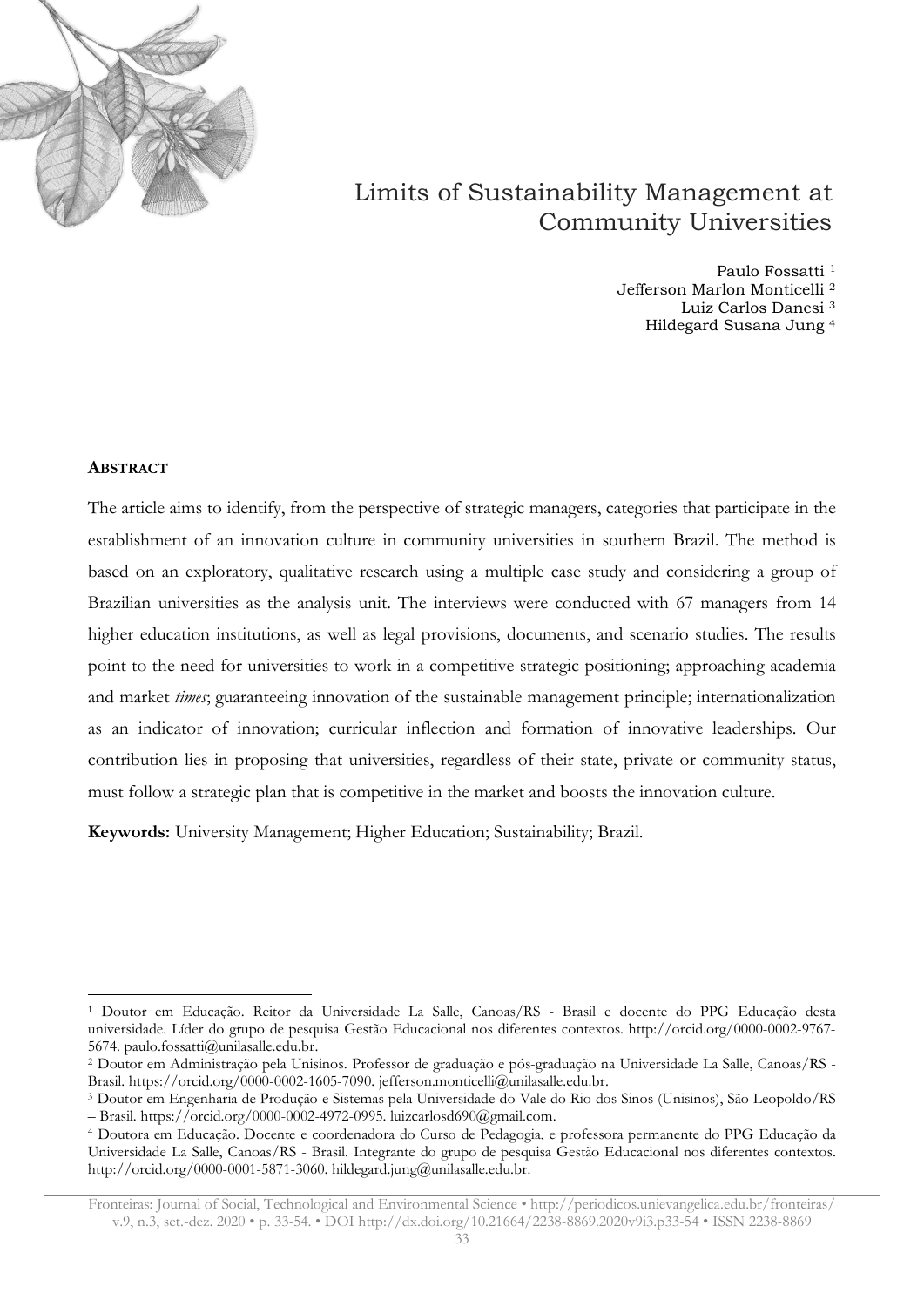Limits of Sustainability Management at Community Universities

Paulo Fossatti; Jefferson Marlon Monticelli; Luiz Carlos Danesi; Hildegard Susana Jung

razil is experiencing a period of marked economic recession with a direct impact on universities since the end of 2014. It affected remarkably the Scholarship Financing Program in Brazil (in Portuguese, Financiamento Estudantil da Educação Superior [FIES]), as shown in the shortage of scholarships offered by the program (Brasil 2018a). For a Brazilian Higher Education model based predominantly on income from school tuition, the increased dropout variation and the reduced number of incoming students are relevant to the educational scenario of that country, which is still in the first steps in diversifying the sources of resources. This reality has deeply affected the budgets of Brazilian universities, whether they are state-owned, private or community universities (Fossatti, Danesi, and Andrade 2018).  $\mathbf{B}$ 

One of the most impacted groups is that of the community universities in Brazil, despite a consolidated history in its economic and financial sustainability based on students' contributions. Given the relevance and the historical contribution of these universities for their communities, their location, and Brazil, it is relevant to study their sustainability when facing the challenges and perspectives of the present time (Comung 2018). Thus, this article critically addresses the sustainability of these community universities in the state of Rio Grande do Sul, Brazil, beyond the economic and financial axis. The primary and secondary and data present elements that are grouped according to the following sustainability dimensions of those Higher Education Institutions (HEIs) addressed here: management professionalization; economic and financial; social and community; and environmental. Thus, these dimensions were identified in the answers of the questionnaires, following the theoretical support.

When analyzing the literature, restricted to sustainable management, as professionalization and manager profile, we address Aparecida & Mattos (2015), while focusing on teacher and manager training; Ceacero & Folch (2010), with emphasis on professional training; Palmeiras, Sgari, & Szilagyi (2015) and Barbosa & Mendonça (2016), who argue for a managerial profile with technical in addition to academic skills. The management professionalization is also strengthened in the studies of Veliz-Briones *et al.* (2016) in the defense of processes and project management with social impact. Finally, De Brum Palmeiras & Grzybovski (2017), Martins *et al.* (2018) and Han (2017) assign management by results to the manager profile.

Ávila, Madruga, & Beuron (2016) address the tripod of sustainability based on social, economic, and environmental dimensions. Also, in a limited way, Kruger *et al.* (2018) approach the segment of students, emphasizing the environmental sustainability, followed by social sustainability, with little importance to the economic and financial sustainability. In turn, community sustainability is the research topic of Ferrer-Balas *et al.* (2010). Also, Rodríguez & Hernández (2016) assign social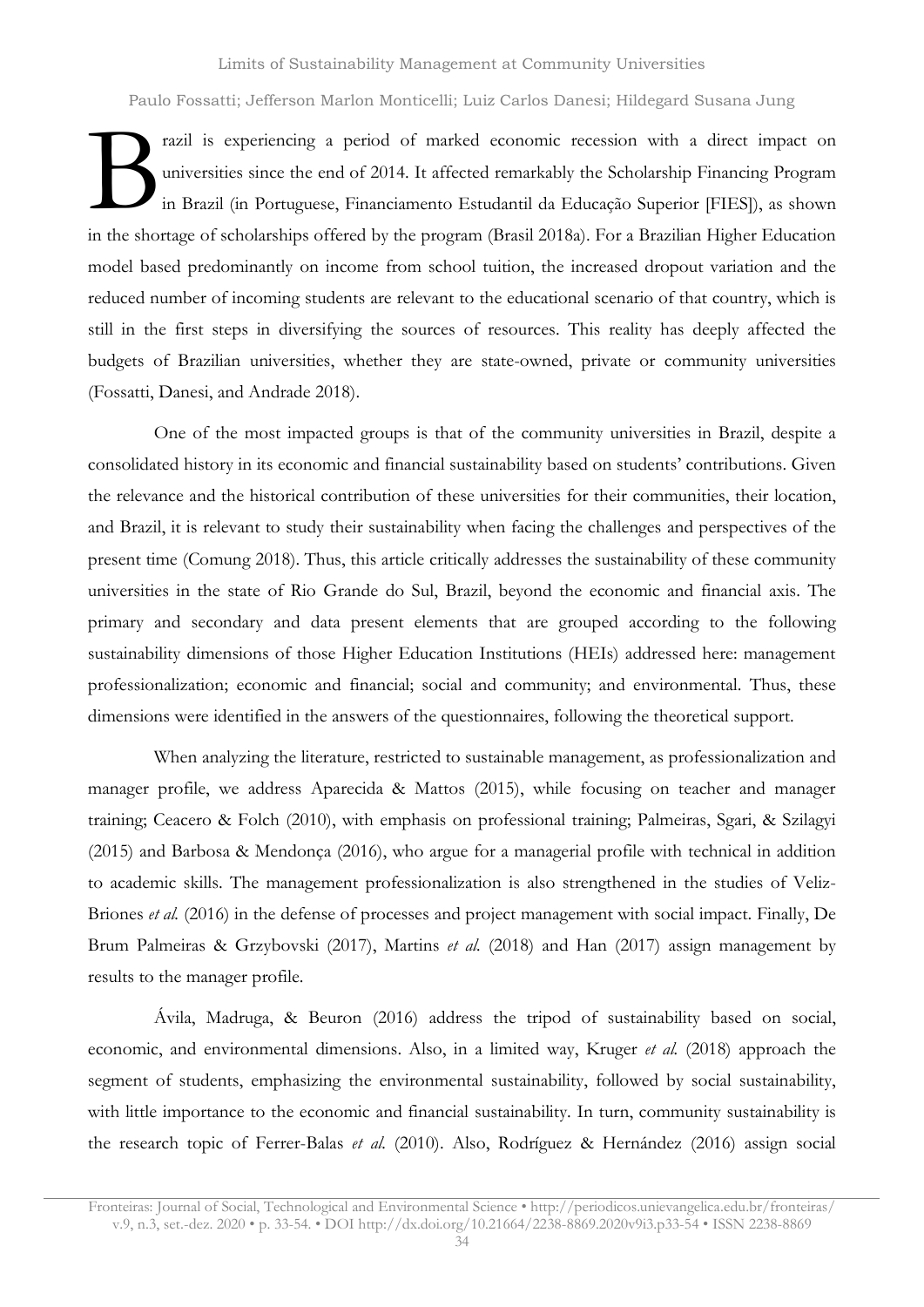responsibility to the students when they are involved with humanitarian causes. For Pinto (2012), social responsibility is an individual commitment of all individuals involved in a university community. Vallaeys, De la Cruz, & Sasia (2009) further this knowledge by proposing policies of University Social Responsibility. Navas Rios & Romero González (2016) are limited to reflect it on the current society, which requires people who are more responsible and engaged with the social group. Mtawa, Fongwa, & Wangenge-Ouma (2016) in their case study at an African university address the different meaningful forms of commitment between universities and communities. In addition to their social and economic relevance, they emphasize the local and regional development through teaching and research. They conclude for the success of the university-community commitment in social and economic development as a result of university policy.

Given the literature that shows several fragmented faces of the concept of sustainability (Ávila, Madruga, and Beuron 2016; Kruger et al. 2018), our research focuses on the issue of sustainability management in the community universities of Rio Grande do Sul. We aim to discuss the different sustainability dimensions of these universities, as described above. Our look at the literature review details fragmented initiatives, restricted concepts of sustainability, sometimes focused on economic and financial aspects, or social responsibility and, at other times, on environmental sustainability. Therefore, our paper contributes to understanding the concept of sustainability that aims to discuss the sustainability indicators in its broad sense: professionalization of sustainable management, economic and financial, social and community, and environmental. Similarly, we advance by proposing sustainability policies in different dimensions until reaching a sustainable university culture.

Our study is a qualitative, exploratory research, characterized as a multiple case study with 14 universities in Southern Brazil. The primary data focus on the interviews and an online questionnaire with 67 managers of the studied universities. The secondary data were collected through literature revision; analysis of the legal devices; document analysis; and study of scenarios.

The article is structured as follows: introduction; methodology; analysis and discussion of the results, where the four dimensions are addressed. Finally, we present four conclusive considerations as knowledge advance, resulting from the research, namely: manager training policies; economically and financially sustainable research; training of people and leaders with a social-community profile; and sustainable; and sustainable environmental management as a sustainable university culture.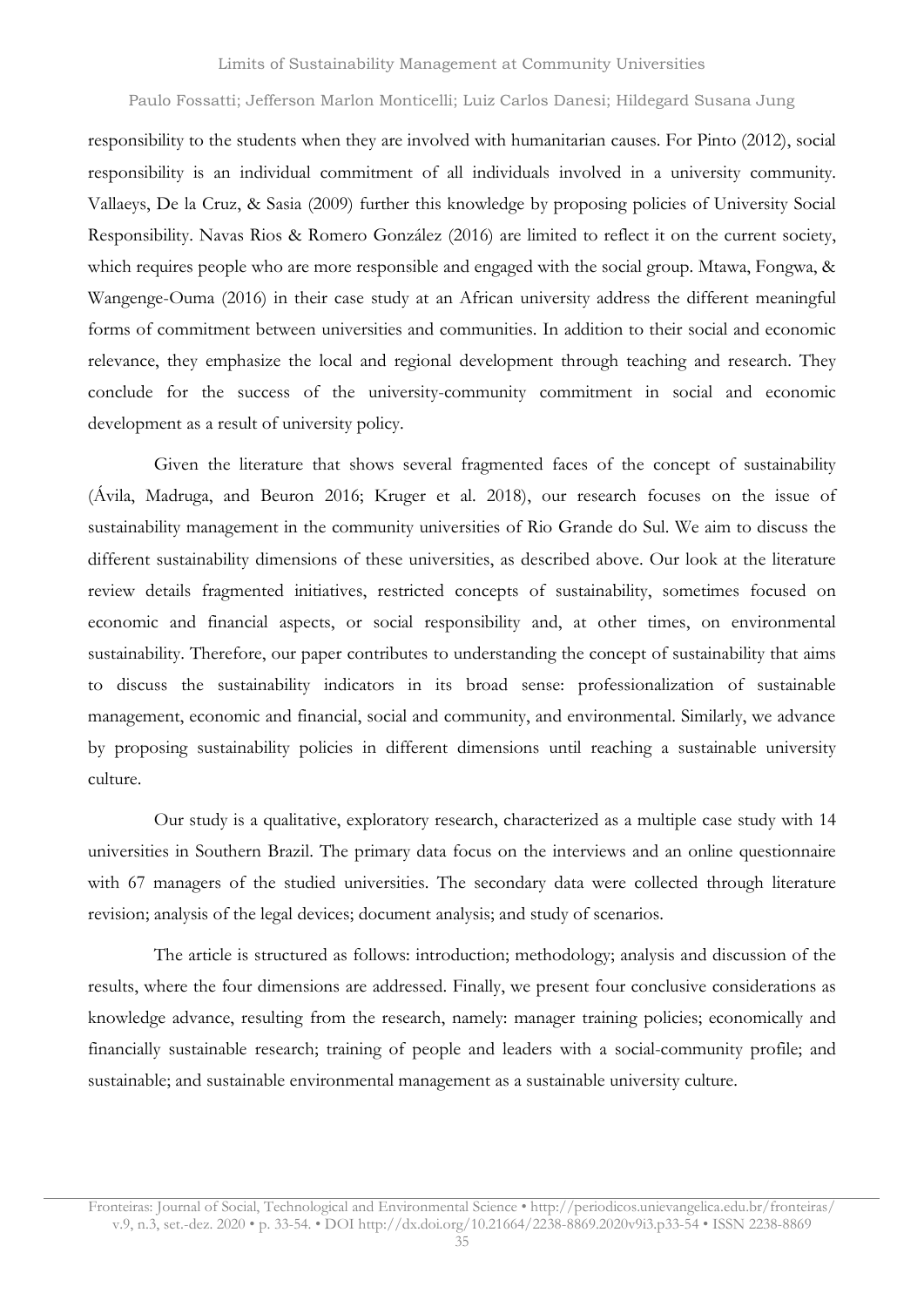#### **METHODOLOGY**

This is a case study where the quantitative approach supports the qualitative approach. According to Stake (1998, 62, our translation), "[...] a greater emphasis on the qualitative aspect usually means finding good moments that reveal the unique complexity of the case". For the author, this type of study is directed towards "[...] the study of the particularity and complexity of a particular case, to reach an understanding of the activity in important circumstances" (Stake 1998, 11, our translation).

This investigation includes 15 institutions of higher education that are part of COMUNG, which have the same characteristics of not-for-profit, Community HEIs (CHEI), according to the Law no. 12881 (Brasil 2013). These HEIs were chosen because we believe they present the different dimensions of sustainability management after a research with their managers. However, one university did not participate in the primary data collection. Therefore, deans, assistant deans, and vice-deans of a university center and 14 universities of COMUNG participated. The data was collected in 2018. The inclusion criterion required the participant to hold the position of Dean, Assistant Dean or Vice-Dean in any of those institutions. For this study, the exclusion criterion was the non-signing of the Informed Consent Form, which was not signed by only one of the 15 CHEI. [Table](#page-3-0) 1 shows the general information of the interviews, with the code<sup>5</sup> of each institution and the acronym assigned to the positions of the participating managers<sup>6</sup>.

<span id="page-3-0"></span>

| <b>Position</b>                                 | Average time |
|-------------------------------------------------|--------------|
| Academic Vice-Deans (ACVD)                      | 43:28        |
| Administrative Vice-Deans (ADVD)                | 37:17        |
| Community Vice-Deans (CVD)                      | 33:50        |
| Research and Post-Graduation Vice-Deans (RPGVD) | 41:28        |
| Deans (DEA)                                     | 39:52        |
| Assistant Deans (AD)                            | 41:32        |

**Table 1.** Average Interview Time per Position.

Source: Created by the authors based on the research data (2018).

The methodological course followed 6 steps for data collection: a) literature review; b) document analysis of the legal provisions that guide the institutions under study; c) analysis of the information in the official web pages of the HEIs studied here; d) curriculum analysis of the participants; e) interview and application of an online questionnaire with closed and open questions with the representatives of the CHEIs; f) identification of the dimensions and indicators according to our primary and secondary data and the analysis of the results. Before the application of the questionnaire, were reviewed the research objectives already presented during the referral of the Free

<sup>&</sup>lt;sup>5</sup> In order to guarantee the anonymity of the HEI, they received, at random, the numbering from 01 to 14. Therefore, we have HEI1, HEI2, and so forth until HEI14.

<sup>6</sup> . The positions received the acronyms determined from the initial letters of the words - as shown in Table 1 -, in order to guarantee the anonymity of each participant and to cite them in the data analysis and discussion.

Fronteiras: Journal of Social, Technological and Environmental Science • <http://periodicos.unievangelica.edu.br/fronteiras/> v.9, n.3, set.-dez. 2020 • p. 33-54. • DOI http://dx.doi.org/10.21664/2238-8869.2020v9i3.p33-54 • ISSN 2238-8869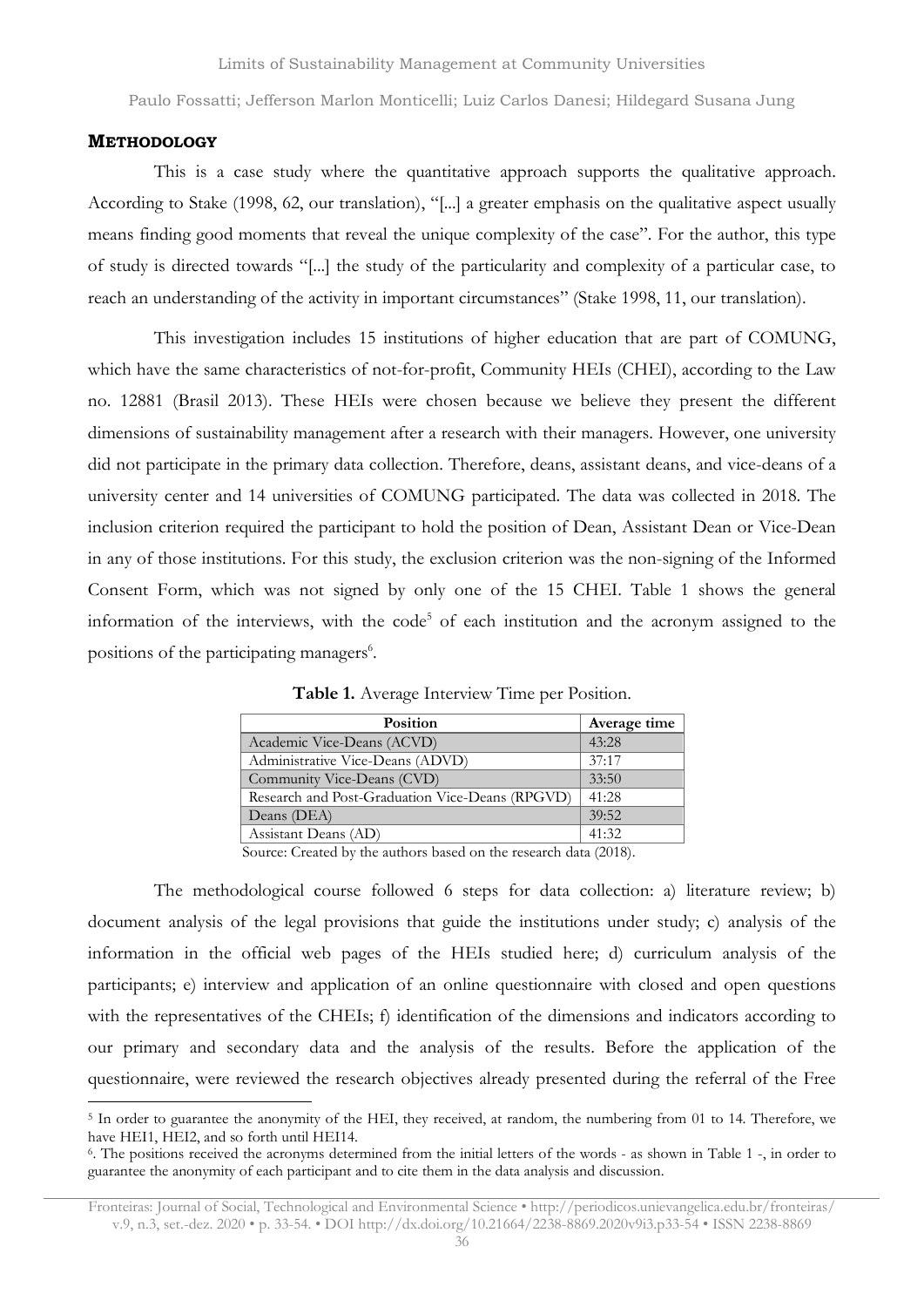Informed Consent Form (ICF) and the semi-structured interview with the previously described participants.

The project from which this article derives was approved by the Committee of Ethics in Research of our university. The original institution and other participating institutions, in addition to the ICF signed by each participant, also authorized the study.

The analysis of the data was based on the content analysis technique as proposed by Bardin (2016). This analysis integrates a set of techniques that, through systematic procedures of content description, make inferences about the production and/or reception of a given message (Bardin 2016). Consequently, the elements that draw attention because of their frequency in the collected data emerge as categories. The first step of the analysis aimed to choose, eliminate, and organize the data according to the research design and the categories established. Data were analyzed by paragraph with the goal to identify elements that could contribute to the discussion. Therefore, the data analysis was performed by preparing summaries of interview recordings and printed and digital materials. These materials resulted in Verbatim Transcriptions that not only attempt to capture the meanings and perceptions of data, but also the context in which these were created (Poland 1995). Thus, from the primary data associated with secondary data collected and theoretical support, were identified the categories that we used as dimensions in this research. Finally, we defined the indicators to each dimension, according to our results [\(Table](#page-4-0) 2).

| <b>Dimensions</b>      | Indicators                                                                                  |
|------------------------|---------------------------------------------------------------------------------------------|
| Management             | Contextualization and learning, development and optimization of functions,                  |
| professionalization    | institutional projection                                                                    |
| Economic and financial | Budgetary issues, managers' profile, state higher education financing policy                |
| Social and community   | People management policies, community engagement                                            |
| Environmental          | Internal policies for environmental preservation, partnerships with institutions for        |
|                        | environmental preservation                                                                  |
|                        | $C_{\text{source}}$ $C_{\text{model}}$ 1 km december 1 km k and an decomposite 1 km $/2040$ |

<span id="page-4-0"></span>**Table 2.** Dimensions and indicators of sustainability management at community universities.

Source: Created by the authors based on the research data (2018).

The following topic is devoted to examining these (Bardin 2016) in light of the theory.

## **ANALYSIS AND DISCUSSION OF THE RESULTS**

#### **SUSTAINABILITY**

The interviewees directly mention the term sustainability no less than 43 times in a mixed way, that is, while intercalating management, economic, social and environmental aspects. Ávila, Madruga, & Beuron (2016) also study this phenomenon. The authors present the tripod of sustainability: Social, Economic, Social and Environmental. They also emphasize (the presence in the Mission and Vision of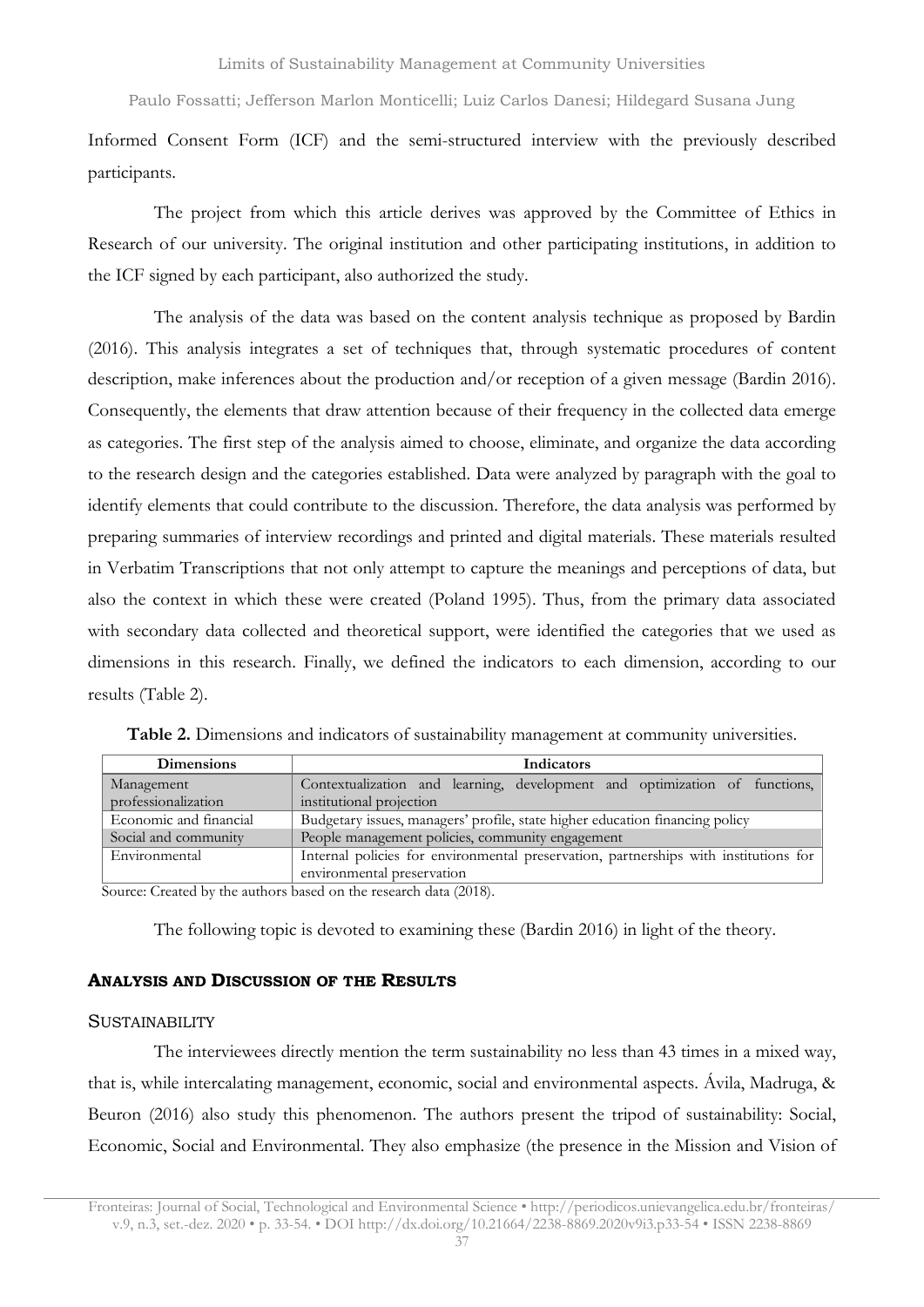the HEIs researched) or predominance of the social dimension, especially territorial and economic aspects based on the relationship between the institution and the society.

In a study by Kruger *et al.* (2018), the student segment shows greater importance to the environmental sustainability sphere, followed by the social segment and, finally, the economic and financial sustainability of the HEI. In turn, Rocha, Pfitscher, & Carvalho (2015) argue for the broad concept of HEIs' sustainability while involving all sectors and presenting results based on tools such as  $5W2H^7$ .

However, our data register the differential FOUND, with a concept of sustainability based on the dimensions: management professionalization; economic and financial; social and community; and environmental, as we will discuss below.

#### MANAGEMENT PROFESSIONALIZATION

The management topic is mentioned 280<sup>8</sup> times by the interviewees. Among the interviewees, we found that the need to train managers is a relevant topic that is gaining space in the institutional portfolio. The desire for staff training for Management (58) as well as inexperience in Management (20) in which many of the current interviewees were legitimized in the position by learning in the day-to-day routine of what it is to manage an HEI. They are aware that it is more and more necessary to educate towards the management and professionalization of it (Villasmil Molero and Crissien Borrero 2015; Veliz-Briones et al. 2016). When universities realized this responsibility, they started to implement their administrative and academic management processes.

In most of the universities studied, the managers have been invited to occupy their position because they were considered good professors. Thus, many of them found difficulties in the new position because they did not develop specific skills for management. Our primary data show that we cannot associate empirically and necessarily being a good professor with being a good manager or a good researcher. Each profile demands its own particular skills.

Professionalizing management necessarily demands administering management processes (182), a topic that is very repetitive in the results. The management professionalization strengthens the academic, managerial, and pedagogical processes. The term Standard Operating Process (SOP) is present as a recent vocabulary among managers. Similarly, the concepts of Organizational Development (OD), Strategic Planning, Strategy, Results, Sustainability, Endomarketing, and Loyalty of Graduates are presented in the interviews.

<sup>7</sup> This acronym refers to: "what?," "why?," "where?," "when?," "who?," "how?," "how much?."

<sup>8</sup> The numbers in parentheses next to the terms indicate the frequency that a term is mentioned by the participants.

Fronteiras: Journal of Social, Technological and Environmental Science • <http://periodicos.unievangelica.edu.br/fronteiras/> v.9, n.3, set.-dez. 2020 • p. 33-54. • DOI http://dx.doi.org/10.21664/2238-8869.2020v9i3.p33-54 • ISSN 2238-8869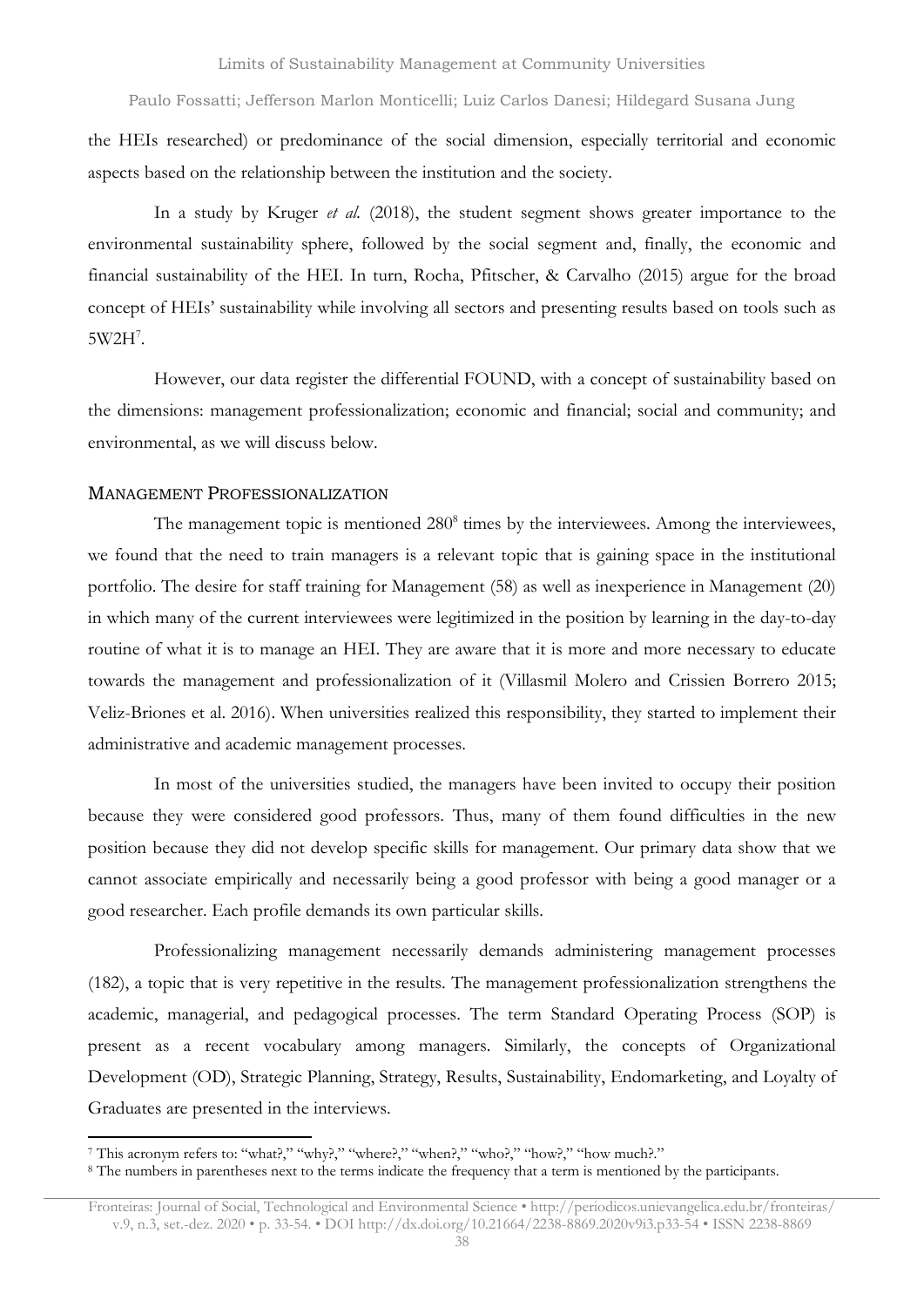The reality seen here is close to that of the study conducted by Ceacero & Folch (2010) in a Spanish HEI that also did not consider professional training for the election of its managers. Ceacero & Folch (2010, 165) identified three stages of managerial development:

> The first period is contextualization and learning; the second refers to the development and optimization of the assigned tasks, and the third relates to institutional projection and preparation of the relay (our translation).

The interviews show that CHEI, somehow, transit between these three stages considering the different steps of the professionalization of their management. However, most of them concentrate their efforts on the stage of institutional projection based on strategic planning. Such a position leads these HEIs to a process of campus re-engineering, especially after the implementation of Distance Education (DE) courses. This movement is justified by the need to reduce administrative costs, direct and indirect expenses, as well as to reduce the payroll and reinvention of management, including restructuring and shrinking of the institutional organization chart. Today, there is even a new concept of campus, which decreases in the built area and grows virtually. Data show at least three types of campus: large geographic area undergoing restructuring after the emergence of Distance Education; relocation to shopping malls or at least to new structures with a design similar to the big malls; and virtual campus to better serve the modality of Distance Education.

Such re-engineering has been addressed in the studies of Villasmil Molero & Crissien Borrero (2015). They understand it in the dynamics of common good and university excellence, thus contributing to its reinvention in the integration of scientific activity, based on technological innovation and human development. They also emphasize the importance of training professors, managers and other employees for organizational performance. The management professionalization is also strengthened in the studies of Veliz-Briones *et al.* (2016). The authors present university management based on processes and project management to impact society positively. Variables such as infrastructure and information management, the design of the job profiles and positions, design and redesign of the organizational structure, the integrated control system, and the set of management tools are considered in the professionalization of process and project management while always aiming at the results. In turn, Pires & De Lima (2013) address the problem of the lack of university autonomy considering the presence of political groups, disregarding the management hierarchy through professional qualification, but political indications rather than technical qualifications. [Table](#page-7-0) 3 presents empirical data regarding the importance of management professionalization.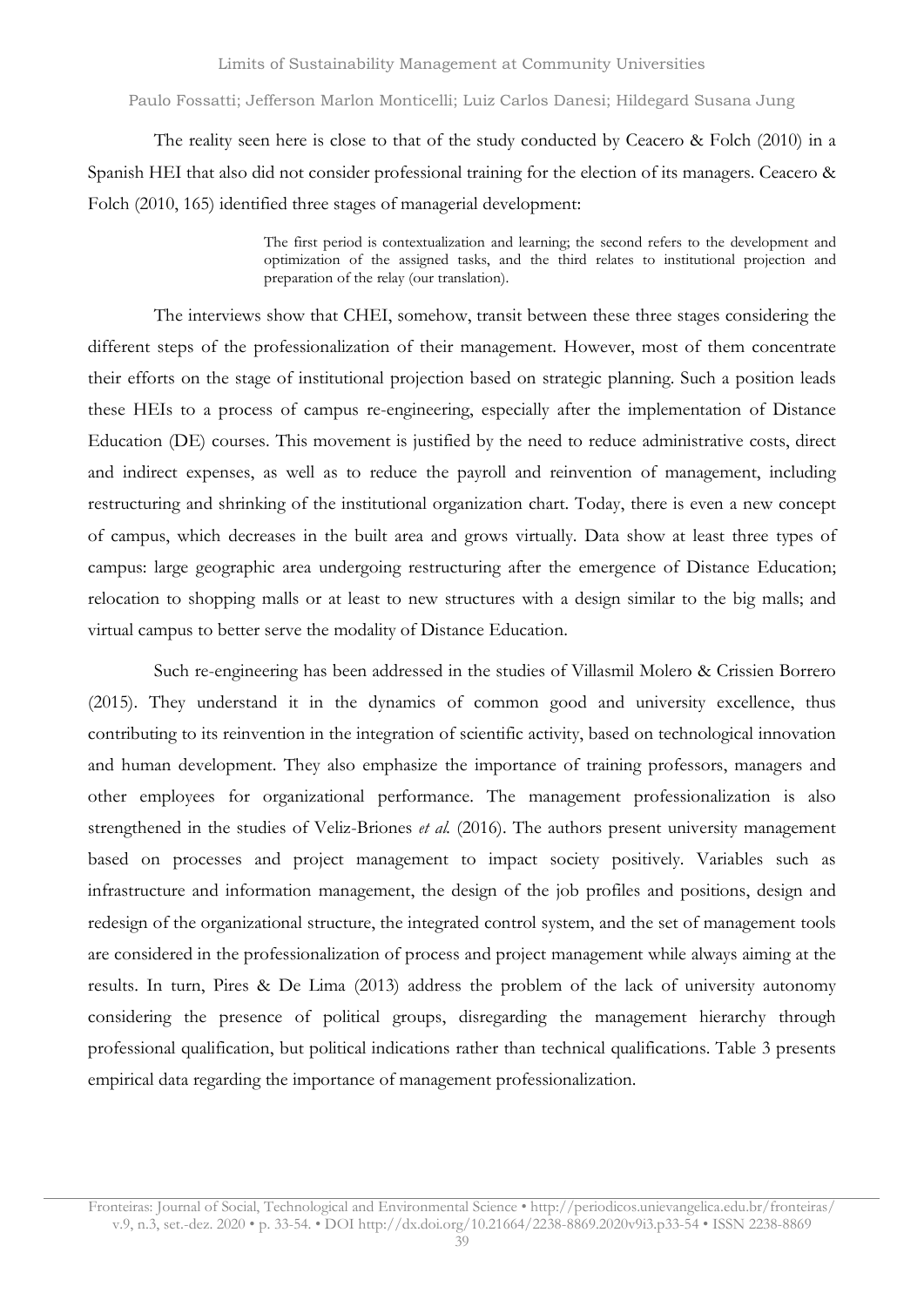<span id="page-7-0"></span>

| Interviewee  | <b>Identified elements</b>                                                                            |
|--------------|-------------------------------------------------------------------------------------------------------|
| $ACVD$ $039$ | HEIs must professionalize their management to compete with the increasingly demanding market.         |
| CVD 09       | The management professionalization is required given the changes in the context of education and      |
|              | alignment about a new generation of students.                                                         |
| RPGVD 03     | HEIs have a management profile of their own, as it is simultaneously public about responsibilities to |
|              | the community and private about the resources.                                                        |
| DEA 05       | The management professionalization occurs by mixing professionals from the market (firms) and         |
|              | academics (professors).                                                                               |

**Table 3.** Identified elements of the importance of management professionalization.

Source: Created by the authors based on the research data (2018).

#### *ECONOMIC AND FINANCIAL*

The economic and financial sustainability is directly related to budget aspects (22), as present in the interviews with all Community HEIs. At the time of the research, these had a variation in the commitment of the Net Ordinary Income (NOI) with the payroll ranging from 70% to 80%. Such reality compromises resources for maintenance, conservation, and investments. Following the studies conducted by De Brum Palmeiras & Grzybovski (2017), the profile of the main managers is directly related to the results of the institution. The professional training of these managers has a positive relationship with the organizational results and the management model adopted, and those graduated in the area of Applied Social Sciences, according to such study, perform better.

However, in times of economic recession, as during our research, we question other factors involved in the economic and financial fields, which are different concepts. In this case, economic sustainability is based on the assets and rights that are part of the patrimony, while financial sustainability is based on the immediate availability of resources, that is, liquidity (Fortuna 2011). According to our data, in addition to the manager profile, the lack of a financing policy for the community higher education, the incipient diversification of sources of income (mostly centered on student monthly fees), and the crisis of student financing, especially in the case of Scholarship Financing Program in Brazil, are considered responsible for the constant concern and vigilance with the economic and financial sustainability of the Community HEIs. [Table](#page-8-0) 4 shows the decrease in the number of students covered by FIES in the last six years, according to the data from the Brazilian Ministry of Education (in Portuguese, MEC).

Regarding the economic and financial sustainability, the participants of the research indicated concerns about the payroll, the need for investments, revenue and financing. [Table](#page-8-1) 5 shows the transcribed parts of the interviews.

<sup>9</sup> As mentioned above, the acronym corresponds to the position of the interviewee, and the number corresponds to the code assigned to each HEI.

Fronteiras: Journal of Social, Technological and Environmental Science • <http://periodicos.unievangelica.edu.br/fronteiras/> v.9, n.3, set.-dez. 2020 • p. 33-54. • DOI http://dx.doi.org/10.21664/2238-8869.2020v9i3.p33-54 • ISSN 2238-8869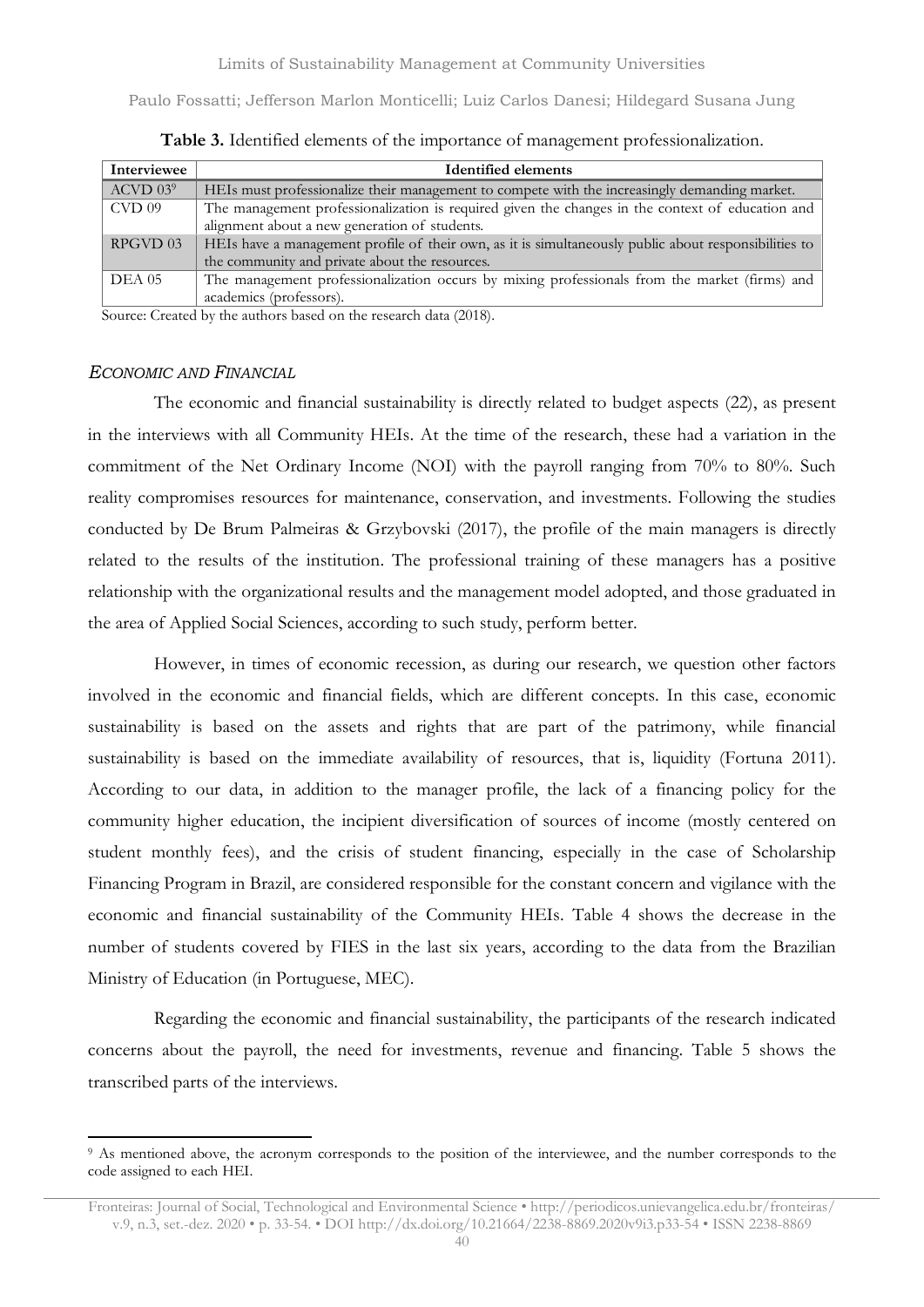| Year of reference | Number of students covered by FIES |
|-------------------|------------------------------------|
| 2012              | 371,000                            |
| 2013              | 559,000                            |
| 2014              | 732,000                            |
| 2015              | 287,000                            |
| 2016              | 198,000                            |
| 2017              | 175,000                            |

<span id="page-8-0"></span>**Table 4.** Students covered by FIES in the last six years.

Source: Brasil (2012; 2014; 2015; 2016; 2017; 2018a).

**Table 5.** Identified elements of the economic and financial sustainability.

<span id="page-8-1"></span>

| Interviewee      | <b>Identified elements</b>                                                                            |
|------------------|-------------------------------------------------------------------------------------------------------|
| ACVD 06          | Our biggest concern today is with the high index of pay rates, which exceeds 70% of the university's  |
|                  | income. This reality compromises investments in the structure.                                        |
| AD <sub>03</sub> | Given the financial limitations, managers must conciliate academic quality with economic              |
|                  | sustainability. Thus, the management problem lies in the relationship between the needs for           |
|                  | investment in academia to reduce expenditures.                                                        |
| RPGVD 06         | 92% of the budget revenue comes from the student monthly tuition. The qualification of the            |
|                  | infrastructure has allowed the others 8% result from services. The research has the potential to make |
|                  | more contributions, once the institution learns to make better use of public notices.                 |
| ACVD 08          | The reduction of funds from FIES forced the institution to reopen its own credit to retain students.  |

Source: Created by the authors based on the research data (2018).

Therefore, the scarcity of resources (64) is a reality in the Community HEIs. Their institutions depend on the composition of resources from various sources, such as government with FIES; support of families with tuition and other expenses for student maintenance; partnerships with nongovernmental entities; firms with different types of incentives and resources of the HEI itself. Government discounts are based primarily on FIES, University for All Program (in Portuguese, Programa Universidade para Todos [PROUNI]), Restructuring and Expansion of Federal Universities (in Portuguese, Reestruturação e Expansão das Universidades Federais [REUNI]), Program of Incentives to the Restructuring and Strengthening of Institutions of Higher Education (in Portuguese, Programa de Estímulo à Reestruturação e ao Fortalecimento das Instituições de Ensino Superior [PROIES]), etc., as non-refundable discounts. FIES, for example, which used to be a solution, became a problem, with its new rules and a stark reduction of resources, as pointed out in [Table](#page-8-1) 5.

Other forms of funding do not meet the demands of Community HEIs, mainly due to highinterest rates. Thus, the first consequence is the low cash flow for them to meet all their commitments. Community HEIs sign to the search for new partnerships while legitimizing other sources of resources to guarantee the access and permanence of the students.

As we have already mentioned, in order to face the (un) balance of the finances (14), the interviewees present possible proposals as a discussion agenda. They propose the following: allowing the students to withdraw the Length-of-Service Guarantee Fund (in Portuguese, FGTS) government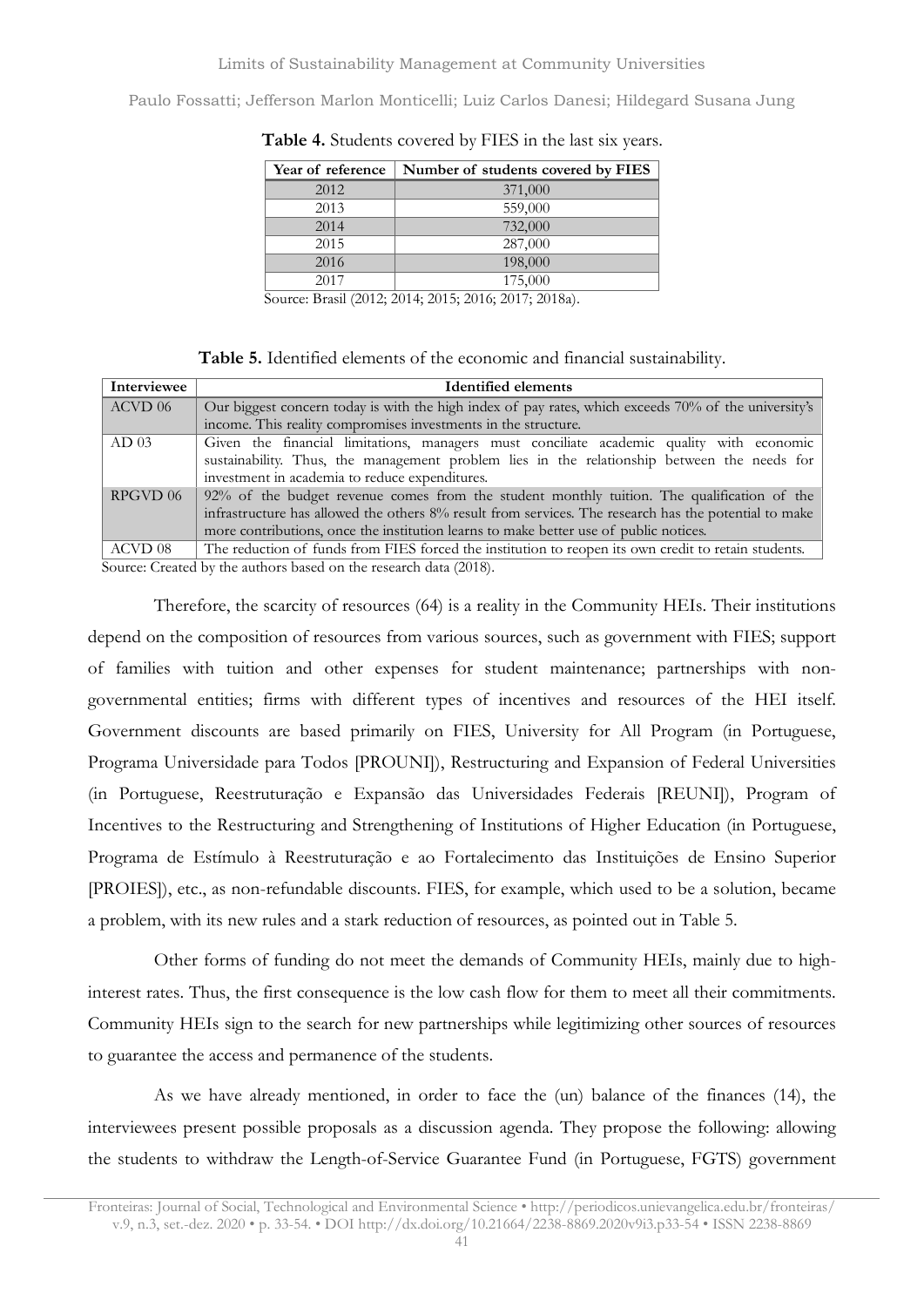for student purposes; income tax rebate, a kind of PRONAF<sup>10</sup>. For education and creation of cooperatives for student financing, as [Table](#page-9-0) 6 shows.

<span id="page-9-0"></span>

| Interviewee        | <b>Identified elements</b>                                                                               |
|--------------------|----------------------------------------------------------------------------------------------------------|
| ADVD 03            | We need to align with the market to raise new funds and investments.                                     |
| RPGVD 06           | The resource management is difficult when facing the institution's "machine," which is still heavy,      |
|                    | aggravated by evasion, mainly due to restraints in FIES.                                                 |
| ADVD 14            | It is necessary to increase the capacity to raise new resources through connections with governments     |
|                    | and firms.                                                                                               |
| $CVD$ 04           | We deal permanently with situations related to the scarcity of resources, thus having to find creative   |
|                    | ways to find solutions.                                                                                  |
| $DEA$ 02           | Our main occupation is to raise financial resources, a reality that often distances us from the identity |
|                    | of the institution.                                                                                      |
| <b>DEA 13</b>      | The main challenge is to deal with predatory competition with large economic groups in the area of       |
|                    | education.                                                                                               |
| ADVD 03            | Issues such as price and offer of courses are more defined by the need of the region than by the         |
|                    | commercial vision.                                                                                       |
| ACVD <sub>02</sub> | We are going through a moment of re-structuring the institution, where financial sustainability has      |
|                    | been growing.                                                                                            |

**Table 6.** Identified elements of the reality lived in the Community HEIs.

Source: Created by the authors based on the research data (2018).

Thus, the fundraising (13) would be much more than sustainability guaranteed in the traditional monthly students' fees (as in the applied research), which is already a reality in several HEIs as a source of new revenues. The primary data record other similar examples, while diversifying their growing sources of income with the provision of services to sources of fundraising. That is, the Community HEIs aim to build a new marketing design, beyond the academic logic, and alignment with the market in the mutual attendance to its demands, as in the example of the Study of the Quality of the Water conducted by laboratories of one of the researched HEI.

Another strategy used by HEIs investigated is the increase of their social benefits. These are shown in actions that solve real problems of their communities. Thus, the benefit of social capital is shown, with the development of people and community leaders, of intellectual capital in the most diverse areas of science, of cultural capital, while preserving the origins of local peoples and ethnic groups, etc. Similarly, there is a timid but emerging benefit in the development of new technologies driven to local and regional innovation and entrepreneurship. For example, the technology parks of those institutions as well as the stricto sensu programs aimed at the local and regional development in several areas of the knowledge.

The benefits also extend to local governance, as the university puts its intellectual capital at the service of the community. To the same extent, it reinvents itself constantly. The community is the

<sup>10</sup> The Family Agriculture Program (in Portuguese, PRONAF) is a program of support for rural development by strengthening family agriculture for job and income creation. The Program is implemented in a decentralized manner and includes family farmers and their organizations (Brasil 2018b).

Fronteiras: Journal of Social, Technological and Environmental Science • <http://periodicos.unievangelica.edu.br/fronteiras/> v.9, n.3, set.-dez. 2020 • p. 33-54. • DOI http://dx.doi.org/10.21664/2238-8869.2020v9i3.p33-54 • ISSN 2238-8869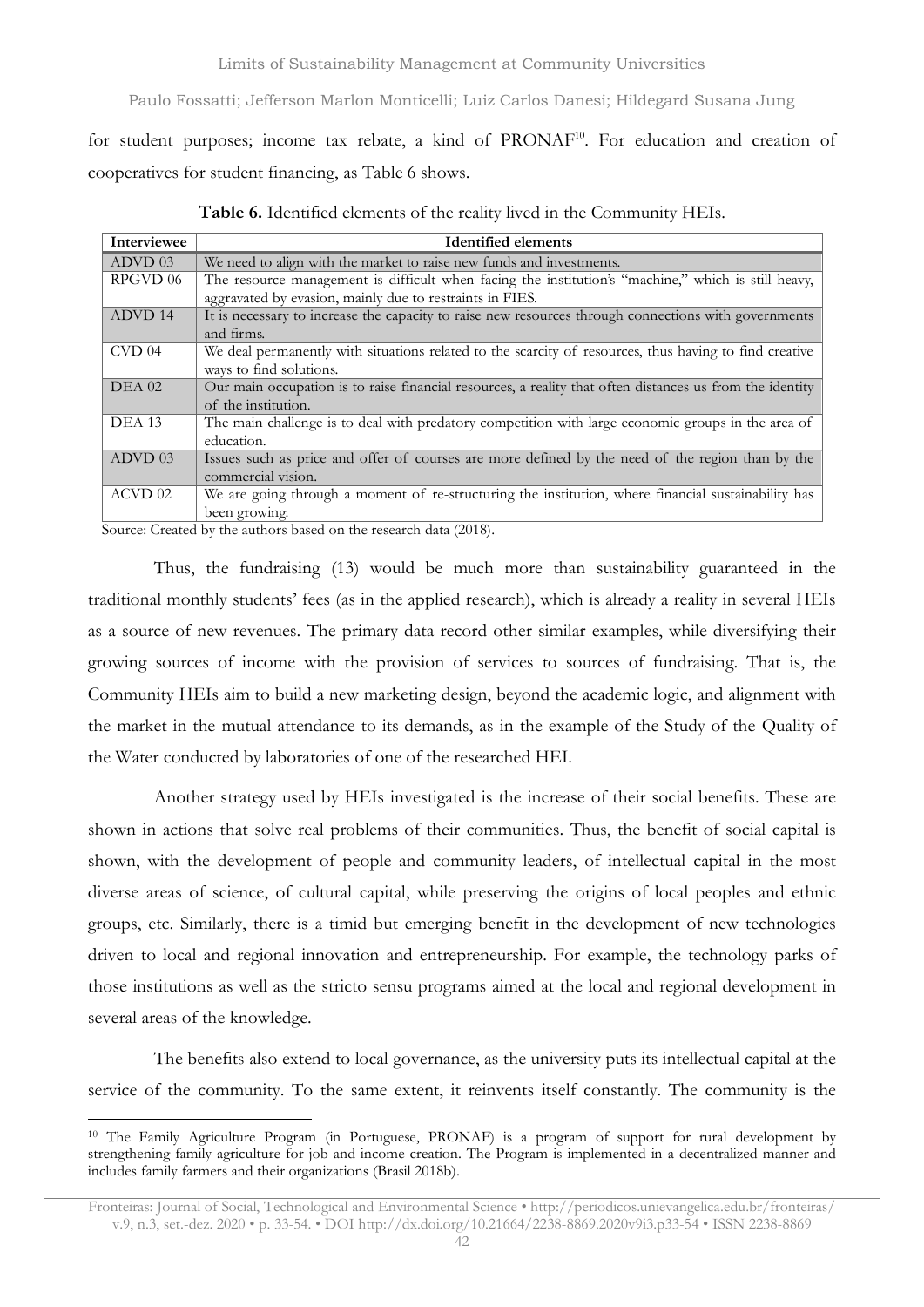university's great laboratory. Thus, the university imposes the challenge of thinking and overcoming the physical limits of the classroom, going beyond theory, which leads academics to cross-border skills (Ferrer-Balas et al. 2010). The elements reported above are shown in [Table](#page-10-0) 7.

<span id="page-10-0"></span>

| Interviewee   | <b>Identified elements</b>                                                                             |
|---------------|--------------------------------------------------------------------------------------------------------|
| CVD 07        | The alignment with the market facilitates fundraising and service delivery.                            |
| ADVD 09       | The institution must raise new funds to survive.                                                       |
| DEA 09        | In addition to the students' tuition (main income), the institution seeks projects in partnership with |
|               | companies, participation in public and private notices, and service delivery.                          |
| <b>DEA 12</b> | A proposal for the creation of a financial cooperative under COMUNG to contribute to the               |
|               | Community HEIs.                                                                                        |

**Table 7.** Identified elements of the search for new resources.

Source: Created by the authors based on the research data (2018).

The economic and financial sustainability is directly related to the high quality of the structure (29) of Community HEIs. The Institutional Development Plans foresee and guarantee maintenance, conservation and, in many of them, expansion of the structure beyond the regular classrooms and laboratories. What is shown as a competitive advantage is also a challenge to be overcome. This is due to the heavy maintenance, the low occupancy rates as a source of resources, the predominance of income from student fees, the increasing requirement of the quality of services provided by the public served, regardless of the social class to which they belong. [Table](#page-10-1) 8 shows the elements identified in this reality.

**Table 8.** Identified elements of the reality of the structure.

<span id="page-10-1"></span>

| Interviewee      | <b>Identified elements</b>                                                                           |
|------------------|------------------------------------------------------------------------------------------------------|
| ACVD 06          | It is essential to open our structure for integration with the market and research.                  |
| AD <sub>09</sub> | The structure of the Community HEIs should reflect a balance on the managers' side, regarding the    |
|                  | adequate balance between teaching, research, extension, and market.                                  |
| DEA 07           | Ability to innovate, adapt and give answers, while maintaining its foundational essence.             |
| CVD 11           | The community objective is important, but the institution's sustainable structure is also important. |

Source: Created by the authors based on the research data (2018).

Finally, the economic and financial sustainability, as well as the profile of the deans and the quality of the structure of the HEIs are directly related to the research. In Brazil, this is almost totally dependent on the relationship between managers of HEIs and financial support from the government. The importance given to research is expressed in 144 mentions during the interviews. It unfolds in the production of knowledge (53) and scientific and technological advancement (72). It is seen as a synonym for innovation (21), promotion of research groups (17), and undergraduate research fellowships (7). Crasto, Marín González, & Senior (2016) alert to the research focused on a theoreticalconceptual and social system and as a core process of university management. In their research, the authors conclude on the need to re-flexibilize the university structure to bring it closer to the social realities and to assume an ethical behavior that is palpable through the basic functions of inter-sectoral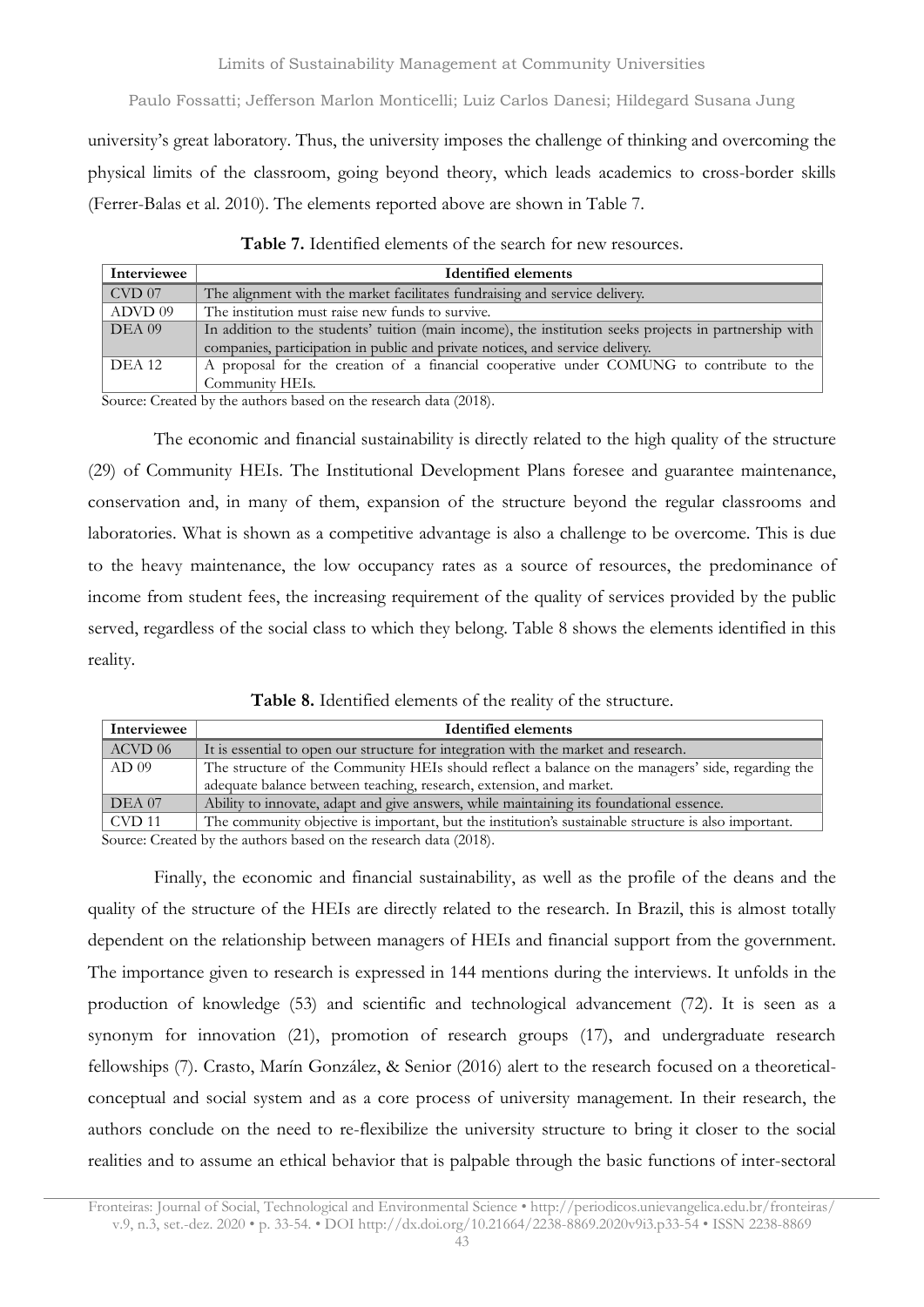relationships (between HEI sectors). They also conclude that teaching, research, and extension are functions that enable the development of the university by training professionals with ethical and moral values who can be part of the community order to recognize the problem and its approach through actions. Therefore, the fundamental purposes of generation and construction of thought and knowledge will be achieved, where all together, including the community, are committed to addressing, observing, imagining, reflecting and reinventing the social reality.

Calderón, Gomes, & Borges (2016) analyzed the scientific production on Social Responsibility of Higher Education (in Portuguese, Responsabilidade Social da Educação Superior [RSES]) based on doctoral theses and master's dissertations written in Brazil from 1990 to 2011. They concluded that: 40% of the studies on this subject were conducted during a professional master's degree; 66.7% come from private HEIs, and 81.2% of the studies are set in Brazil. These data show that the concern with RSES is already a reality in the postgraduate programs and the studies in the area can contribute increasingly to understanding the importance of the research in Brazilian HEIs. The elements identifying the importance of the research for the interviewees are presented in [Table](#page-11-0) 9.

| Table 9. Identified elements of the importance of the research. |  |  |  |
|-----------------------------------------------------------------|--|--|--|
|-----------------------------------------------------------------|--|--|--|

<span id="page-11-0"></span>

| Interviewee | <b>Identified elements</b>                                                                           |
|-------------|------------------------------------------------------------------------------------------------------|
| ADVD 03     | Applied research can be turned into a resource source for the university.                            |
| RPGVD 06    | Strategy and future are very linked to research and post-graduation studies. Training the student is |
|             | already an obligation <i>(commodity)</i> .                                                           |
| ACVD 11     | The institution's view within its strategic planning is to become a global research university.      |
| RPGVD 03    | The research works in the "being community" before the needs that aim to advance the local           |
|             | development socially and culturally, among others.                                                   |

Source: Created by the authors based on the research data (2018).

#### *SOCIAL AND COMMUNITY*

For Ashley, Ferreira, & Reis (2006), social management currently includes not only the scope of social responsibility but also economic responsibility and especially environmental sustainable responsibility. After the National System for the Evaluation of Higher Education (in Portuguese, SINAES) was implemented in 2004, HEIs started to be better evaluated regarding social responsibility for contributing to the institutions' self-assessment.

The social identity of community HEIs extends in the deep-rooted commitment to the community. In the primary data, there is a remarkable presence of the Community Institutional Identity with a profile for social engagement and resolution of the problems of local and regional communities (201). Andrade (2016) studied a Community HEI through a social-responsibility bias and proposed an indicator panel for the evaluation of the University Social Responsibility (in Portuguese, Responsabilidade Social Universitária [RSU]) based on the monitoring of graduates, aiming to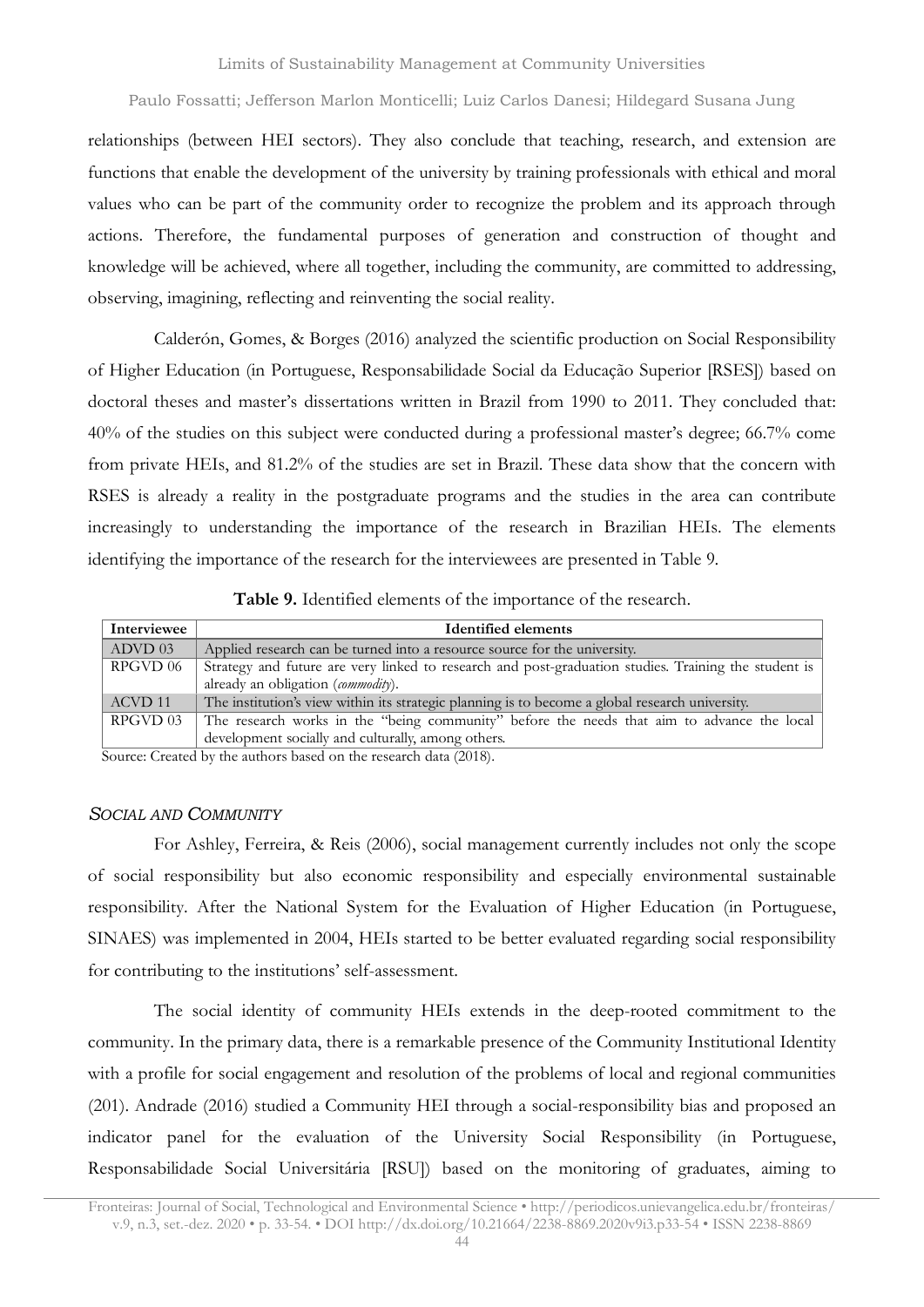consolidate the principles of social and community sustainability. Research data show that the community university struggles to maintain its historical bias, remaining faithful to its origins, a condition that requires constant reinvention to remain communal. It uses strategies, openness, and partnership with its environment, which guarantee that it remains loyal to the institutional principles. Among them is the assurance of an institutional culture marked by social responsibility, in addition to isolated projects and actions.

Social and community sustainability in these HEIs is presented as a mode of existence that is recognized in the affirmation of social responsibility in the constant struggle with the forces of neoliberal capitalism. Thus, it plays between the forces of the neoliberal current and state gratuity, which does not have enough resources to account for the great educational demands.

They also conclude that teaching, research, and extension are functions that enable the development of the university by training professionals with ethical and moral values who can be part of the communities to recognize the problem and its approach through actions. In this context, the social and cultural identity of their communities is forged. This identity is expressed in the formation of leadership with a community feeling committed to several sectors of the society and economy, giving dynamism to the university-community alliance. Also, Rodríguez & Hernández (2016) identified in their researches the student as an important agent in higher education institutions regarding social responsibility when implicating themselves in humanitarian causes such as human rights, gender equality, and non-discrimination, etc.

According to the data of the interviewees, Pinto (2012) assigns social responsibility as an individual commitment. However, for the institution to acquire it, it must raise awareness among all involved: professors, students, other employees, and the community. Similarly, according to studies of Vallaeys, De la Cruz, & Sasia (2009), there are five policies of University Social Responsibility: ethical management policy and institutional quality of life; responsible environmental management; socially responsible academic training; socially responsible graduates; socially useful research; and social knowledge management. For community HEIs, social and community sustainability involves all actors in the educational and social community. [Table](#page-13-0) 10 presents the elements found in the interviews about this matter.

The problems of people management (83) also occur in community HEIs, despite the attention given to this topic. Training of people (58) has advanced in different stages. In all the HEIs researched, we find policies for training people, besides mere activities or training projects. These policies are unfolded into training plans, continuing education projects, and these are then unfolded

Fronteiras: Journal of Social, Technological and Environmental Science • <http://periodicos.unievangelica.edu.br/fronteiras/> v.9, n.3, set.-dez. 2020 • p. 33-54. • DOI http://dx.doi.org/10.21664/2238-8869.2020v9i3.p33-54 • ISSN 2238-8869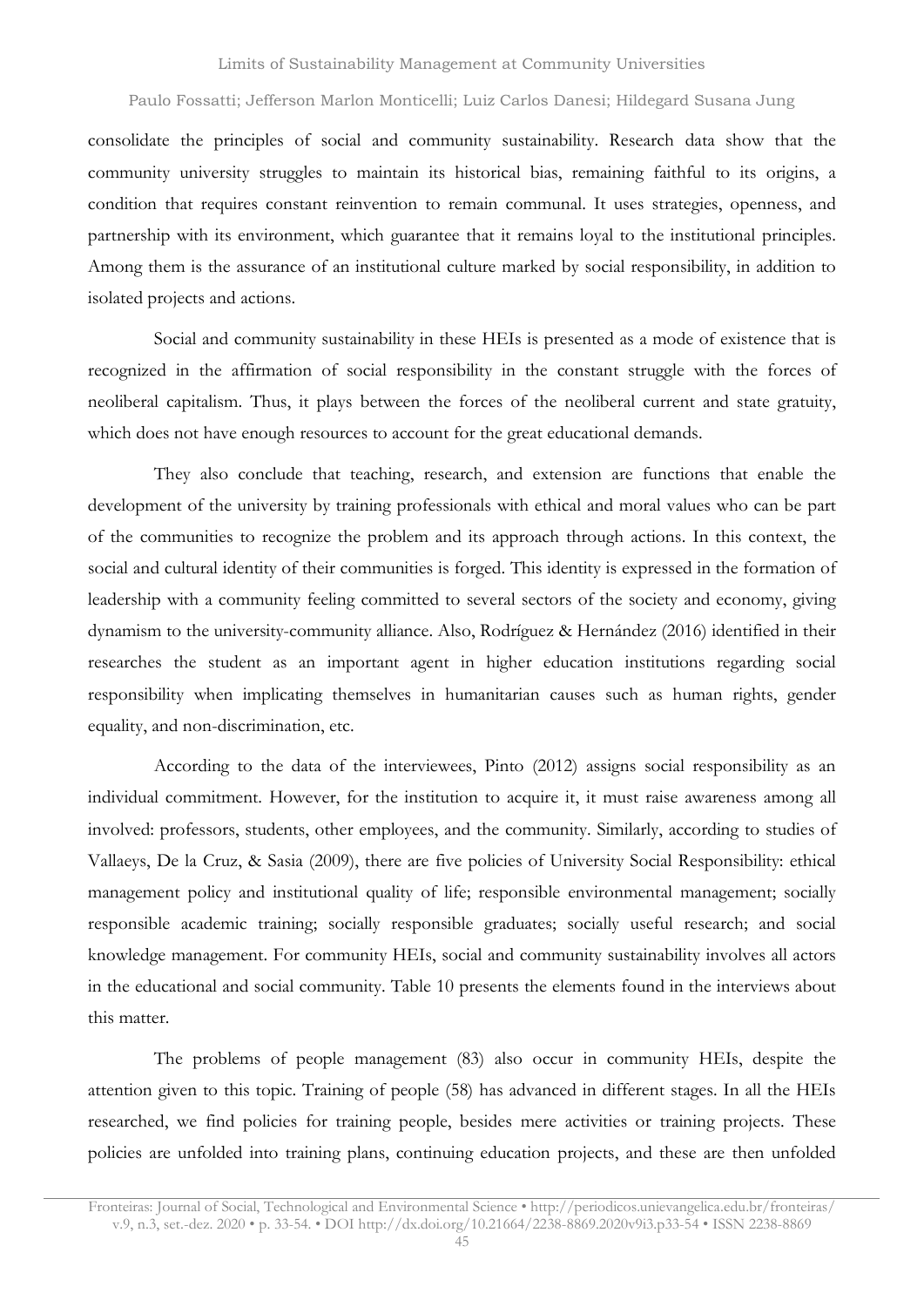into activities. Primary data confirm the premise that caring for people has exceeded the mere professionalism of human resources. In the interviews, it is often heard the term management of people (referring to overcoming the old concept of human resources in its predominantly technical profile). Therefore, the humanization of the formative processes is systematized in their practices. The mere "employee training" is replaced by personal development focused on life and work skills.

<span id="page-13-0"></span>

| Interviewee      | <b>Identified elements</b>                                                                      |
|------------------|-------------------------------------------------------------------------------------------------|
| CVD 12           | Our commitment lies in the community-driven innovation.                                         |
| RPGVD 12         | We aim to bring the academy closer to the community. This is a two-way view.                    |
| $\vert$ ADVD 05  | The institution does not adopt an assistance policy. Social projects must be linked to academic |
|                  | activities. There cannot be loose ends when it comes to projects.                               |
| AD <sub>05</sub> | The figure of a community institution is more perceived internally than in its environment. The |
|                  | biggest evidence is the performance of the institution in the regional development.             |

**Table 10.** Identified elements of social and community sustainability.

Source: Created by the authors based on the research data (2018).

This training policy begins in welcoming the incoming employees and spreads in the practices of continuous and integral formation as institutional policy. Such an attitude is justified by the premise that technical capacity is necessary, however, insufficient because of the need for care with integral and inclusive human development. However, these training processes are found in different stages.

Although the discourse converges towards training policies, some Community HEIs often see themselves in specific activities, isolated projects, and constant training, also due to the high turnover rate of their employees. Such a policy is consistent with the training of people committed to a collective and sustainable project that yields positive impacts. According to Navas Rios & Romero González (2016), the current society requires people who are more responsible and engaged with the social group. Therefore, the need to train professionals, academics and researchers capable of building a future is a priority. Moreover, the interviewees state that we are living a moment of the management where it is important to measure the actions of sustainability and their impacts. Table 11 presents the primary elements of the research on the management of people.

| Table 11. Identified elements of the research on the management of people. |  |
|----------------------------------------------------------------------------|--|
|----------------------------------------------------------------------------|--|

| Interviewee      | <b>Identified elements</b>                                                                            |
|------------------|-------------------------------------------------------------------------------------------------------|
| RPGVD 09         | The profiles of motivational manager and leadership require skills for strategic care of people while |
|                  | stimulating entrepreneurs and collaborators.                                                          |
| DEA 08           | Community HEIs are committed to improving people's quality of life (community, professors, staff,     |
|                  | students ).                                                                                           |
| $CVD$ 04         | The Institution must be aligned with the mission and objectives in people management. The             |
|                  | teamwork is highlighted, with people who are trained for their jobs and are fulfilled.                |
| AD <sub>04</sub> | The institutional climate is based on the concept of people who gather to make a welcoming            |
|                  | education with a perception of values and tradition.                                                  |

Source: Created by the authors based on the research data (2018).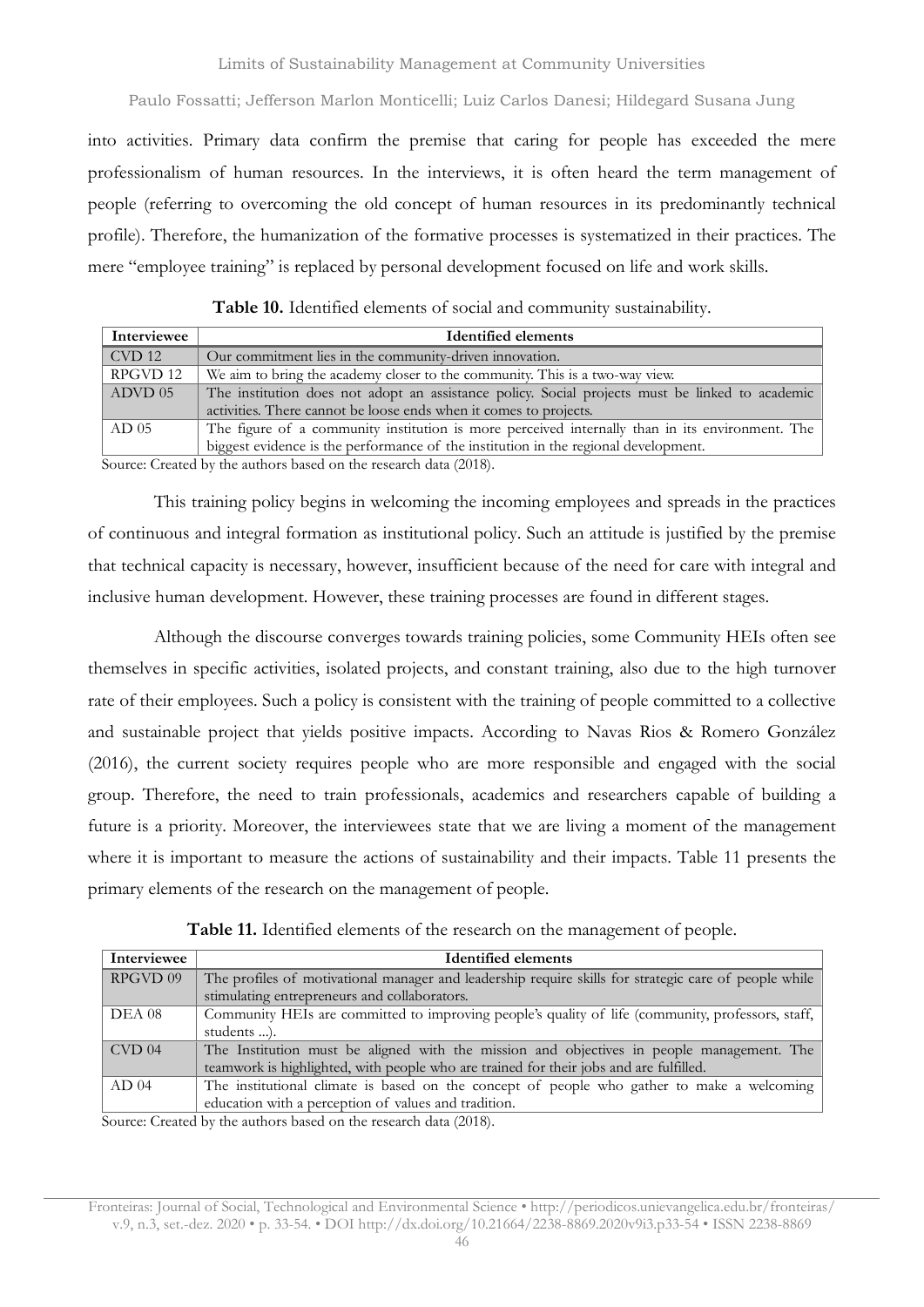The concern with the appropriate manager profile (17) is mentioned by the respondents. It is unanimous for the interviewees that 21st-century institutions, regardless of their nature, need managers with multiple skills, many of which are still nameless, but that can go beyond the norms of administration, governance, and management. In the care of the training of managers, the emphasis lies in the development of decision-making skills (64). The same interviewees state that the integration with the various sciences, such as neuroscience, artificial intelligence, and the mastery of digital artifacts is a necessary condition for the recognition and legitimating of the manager at present.

These data are in line the literature, such as the research by Palmeiras, Sgari, & Szilagyi (2015), who conclude that academic training is not enough to have the manager profile, as this includes a set with necessary technical skills. HEIs must be aware of the job market in which graduates will be inserted later, but it is also necessary to pay attention to the particularity of the educational scope.

This profile is constantly evolving and generates a deep feeling that, no matter how much a manager is put in the process of continuous training, works and decides collegially, accepts to make the process from teacher to manager, the incompleteness still follows. In addition to strategic and tactical issues, managers cannot shy away from daily operational issues. Often these become subtle traps that rob the best of their time and their energies. An example of this scenario is the existence of managers of COMUNG acting outside their strategic axis, being occupied with the constant changes in Brazilian legislation regarding the regulation of higher education.

Thus, the research by Barbosa & Mendonça (2016) is similar to this reality when they state that the university managers are not academically qualified to manage HEIs. The university fails in the training of professors-managers (professors who also play a role in management) to perform HEIs' administrative tasks as well as the requirement of skills necessary for the manager profile. This new scenario requires knowing how to manage people (leader's role) and evolving to apply the principles of governance while relating to society, the public entity, and leadership of movements. Amongst the managing skills, the research is concentrated in: a) technical (area of performance, management, legislation); b) human (motivational relationship, institutional climate); c) cross-sectional (all emerging topics - network, fourth helix in the dialogue with government, community, press, and emerging issues such as new technologies).

In addition to the use of new technologies and management tools (12), Waengertner (2018) draws attention to the need for creative people to facilitate creative management processes that also respond to the goals and results (28) and management insight, where amateurism is replaced by technical knowledge. In short, according to Han (2017), current managers are required to focus on

Fronteiras: Journal of Social, Technological and Environmental Science • <http://periodicos.unievangelica.edu.br/fronteiras/> v.9, n.3, set.-dez. 2020 • p. 33-54. • DOI http://dx.doi.org/10.21664/2238-8869.2020v9i3.p33-54 • ISSN 2238-8869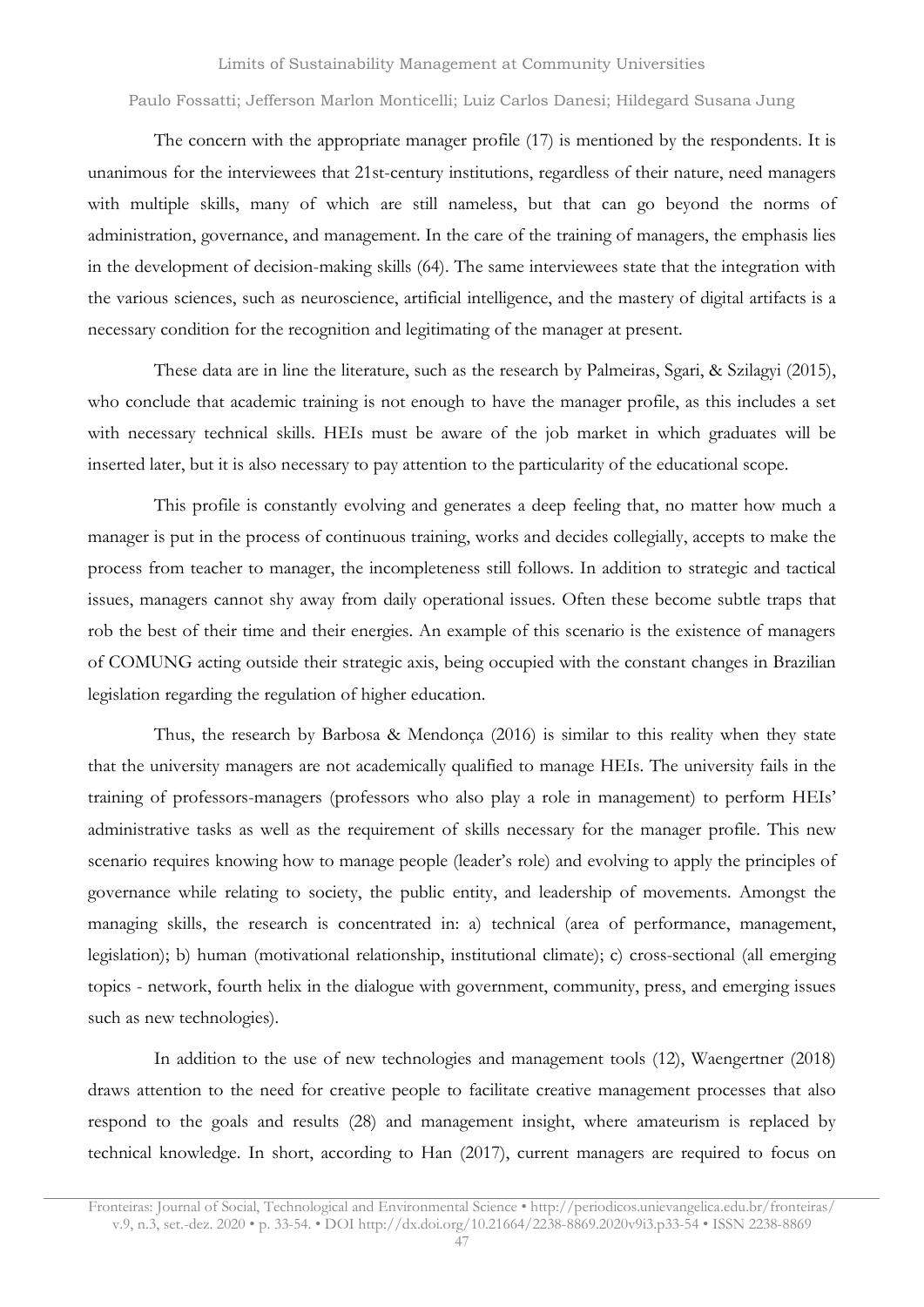results in order to meet the expectations of the 21st-century performance society to the detriment of the 20th-century disciplinary society.

Finally, the belief that a good professor is necessarily a good manager or a good researcher is undone. Their individual profile must be developed and monitored continuously. [Table](#page-15-0) 12 presents the elements identified as being part of the manager profile of Community HEIs.

**Table 12.** Identified elements of the manager profile of Community HEIs.

<span id="page-15-0"></span>

| Interviewee      | <b>Identified elements</b>                                                                              |
|------------------|---------------------------------------------------------------------------------------------------------|
| $CVD$ 08         | Collegial Decision-Making Process in the Institution, there is a culture of collegial living.           |
| AD <sub>08</sub> | Flexibility when making a decision. Decisions involving all should be discussed by all.                 |
| RPGVD 06         | The institution is extremely collegiate. Everything is much discussed.                                  |
| DEA 04           | CHEIs must keep up with market speed in their decisions and count on qualified advice focused on        |
|                  | results.                                                                                                |
| <b>CVD</b> 12    | The institutional processes take place through policies and guidelines with defined criteria, as is the |
|                  | case of professors' qualifications.                                                                     |
| ACVD 09          | The fragility of the FIES forced the institution to reduce the payroll to 50% of net income while       |
|                  | maintaining the functional quality through a meritocracy model effectively implemented.                 |
| $CVD$ 04         | The institution focuses on Strategic Planning and the organization of processes. In order to follow     |
|                  | the strategic objective, we use the Balanced Scorecard (BSC).                                           |
| ADVD 04          | The adoption of a management model, in line with good governance practices, supported by                |
|                  | strategic indicators and action plans.                                                                  |

Source: Created by the authors based on the research data (2018).

#### *ENVIRONMENTAL SUSTAINABILITY*

The data show the Community HEIs located at the stage of isolated activities or projects in areas of environmental care. They mention, for example, the following: courses in the environmental area; green campus; interdisciplinarity between health and education courses, as well as health initiatives and economics and education, such as solid waste collection projects; projects with cooperatives; environmental associations; partnerships with public schools; and other extension projects. These initiatives, despite their particular contribution, do not instill an environmental sustainability culture.

Similarly, according to De Paula, Da Silva, & Moreira (2014), the majority of the ones being researched (professors, students, and technicians) are less concerned about sustainability. In their survey, of the total number of interviewees, 90% said to contribute in some way to the preservation of the environment: a) proper waste disposal; b) reuse of greywater; c) use of biodegradable products; (d) separation and proper disposal of cooking oil; e) use of bicycle for commuting in the urban perimeter of the city; f) rationalization of water and energy consumption. Of those interviewed, 63.4% are open to a change of habits as long as their spending is not much increased, but they are not willing to contribute to public services. They conclude that it is necessary to think about ecopolitics, environmental education campaigns in addition to the curricular environmentalization.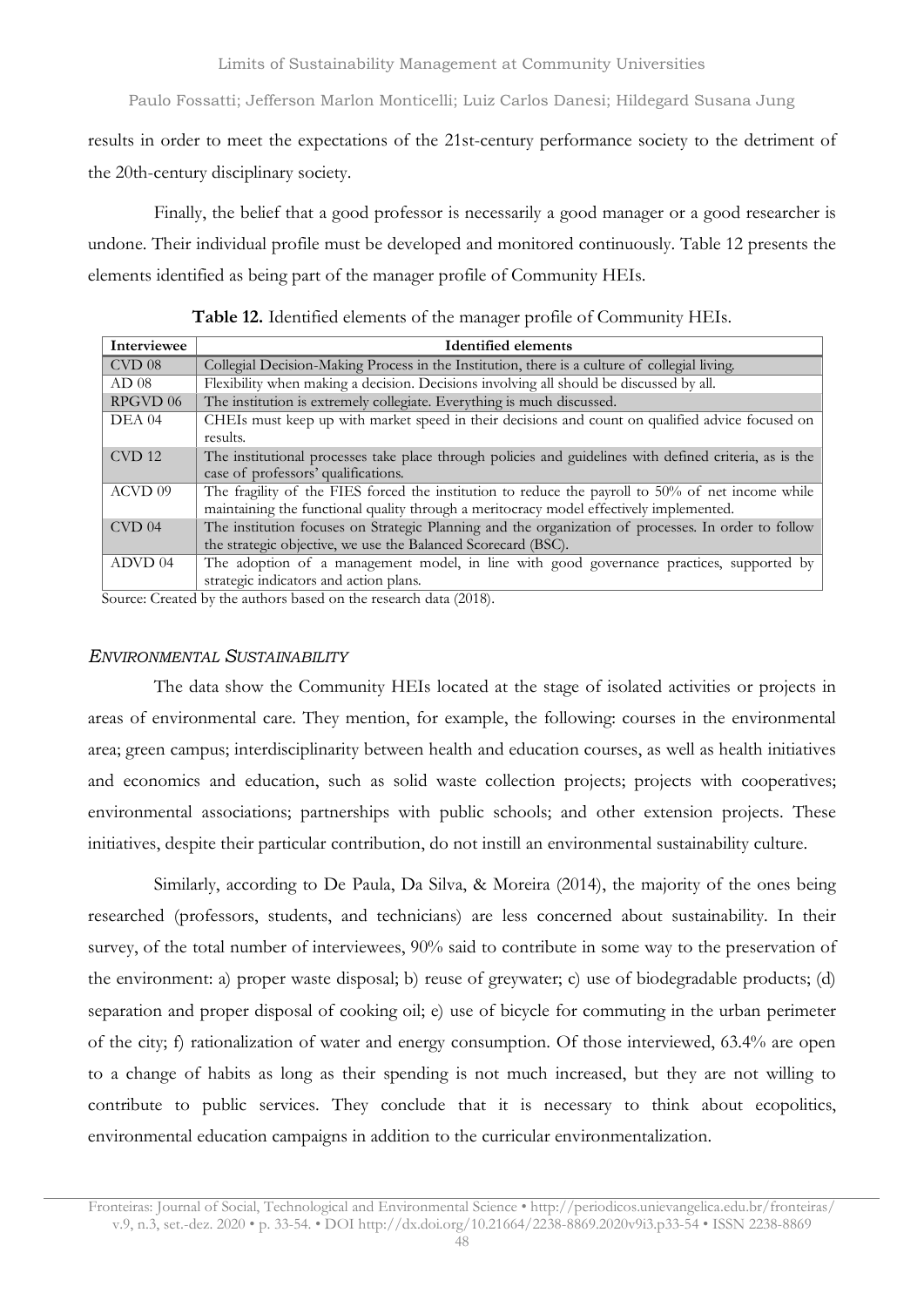Also, the research of Peixoto *et al.* (2013) with professors and students of two higher education courses of two institutions in the city of Patos, in the state of Paraíba (PB), Brazil, indicated that 33.3% of the professors in course A and 66.7% of those in course B discuss the topic during the classes. However, few actions are effective. Regarding the professors: 9.5% conduct research in this area, support projects in the environmental area, and 4.8% develop projects in the area of selective waste collection.

However, other HEIs have already taken more advanced steps, as shown in the data presented by Warken & Klan (2014). They studied the Federal University of Southern Frontier (in Portuguese, Universidade Federal da Fronteira Sul [UFFS]). They found 25 practices of environmental sustainability that are adopted and influenced by "innovation due to technological changes," 34 influenced by "innovation due to legislation" (coercive isomorphism), and 34 influenced by "innovation due to market force" (normative isomorphism). Needs for innovation aim at changes in both internal and external processes and activities in this HEI.

Finally, it is concluded that there is progress, however, not enough for the emergence of a university culture driven to environmental sustainability in Community HEIs. However, the data of our research are similar to those of the study of Aparecida & Mattos (2015). The authors state that the institutions' responsibility for sustainability has increased as well as teacher training due to social, regional, national and international changes.

Sustainability in the Institutional Pedagogical Project challenges the management and responsible management of resources with practices, such as those mentioned by the interviewees: indicators of water use, energy expenditure and emission of greenhouse gases; issues of consumption, suppliers, and waste disposal to identify and tailor the institution's operations to the sustainable practices. [Table](#page-16-0) 13 shows the elements identified of the activities of Environmental Sustainability.

<span id="page-16-0"></span>

| Interviewee      | <b>Identified elements</b>                                                                            |
|------------------|-------------------------------------------------------------------------------------------------------|
| <b>DEA 13</b>    | Our management of environmental sustainability develops actions proportional to the economic          |
|                  | results obtained, aiming to contemplate academic needs through community practices.                   |
| ACVD 08          | The environmental, academic awareness is still restricted. Environmental projects have their own      |
|                  | resources or some public and private partnership.                                                     |
| AD <sub>02</sub> | The environmental projects that are developed through courses, such as Agronomy and Biology, are      |
|                  | very well recognized.                                                                                 |
| ADVD 04          | Encouragement to volunteer in campaigns of care and preservation of natural/environmental             |
|                  | resources, with the academic bias, but supported by the pastoral and other sectors of the university. |
|                  |                                                                                                       |

**Table 13.** Identified elements on Environmental Sustainability activities.

Source: Created by the authors based on the research data (2018).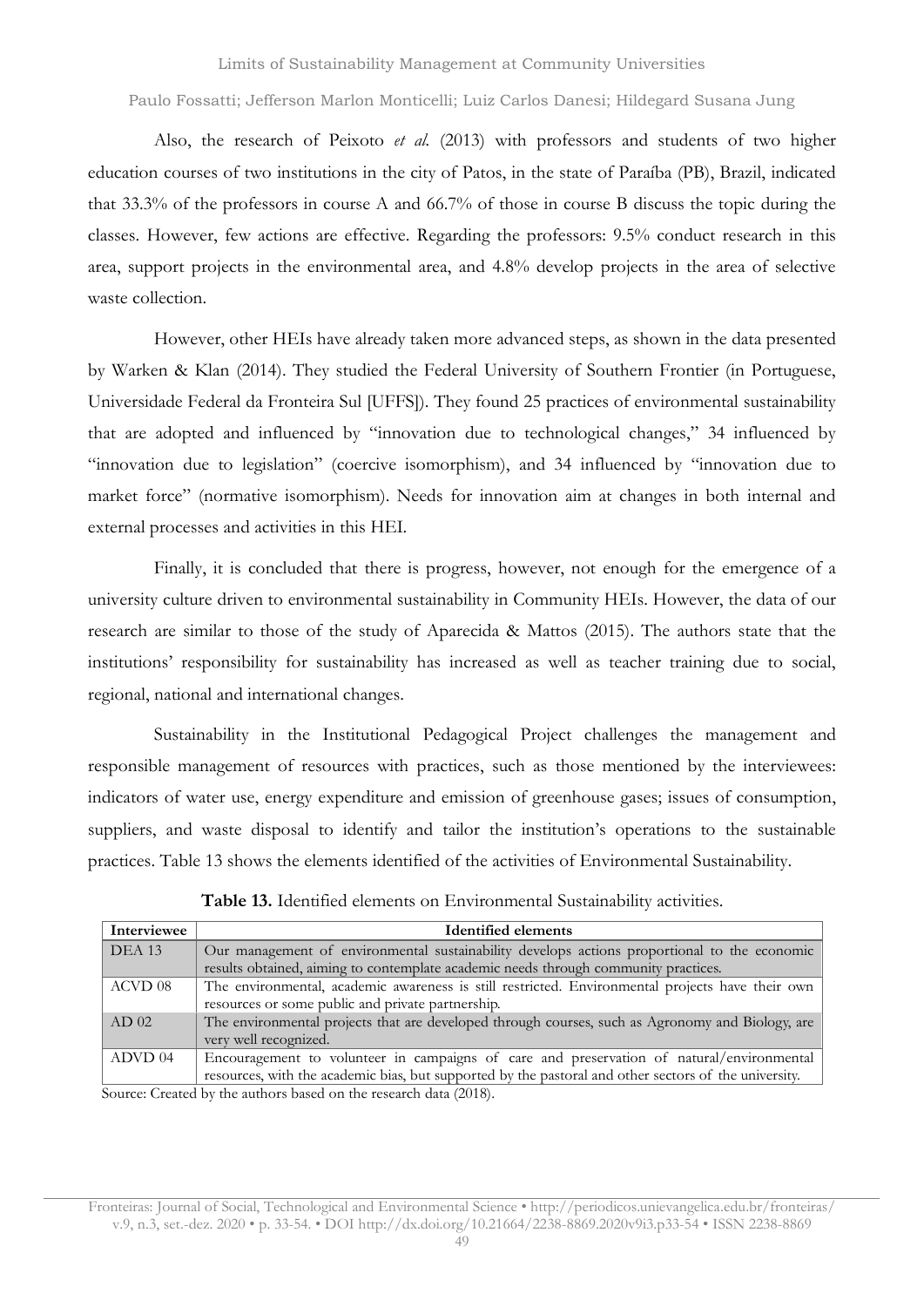#### **CONCLUSIONS**

Our article addressed the issue of sustainability management in community universities of Rio Grande do Sul, Brazil. We aimed to present the different sustainability dimensions of these universities critically while considering qualitative, exploratory research, characterized as a multiple case study with 14 community universities in Southern Brazil. Primary and secondary data resulted in a procedural movement of these universities in the constant search for sustainability based on the following dimensions management professionalization; economic and financial; social and community; and environmental.

We presented four considerations as a contribution to university management. The first one is about management professionalization through strategic management: HEIs of any nature must establish, as a priority, their Manager Training Policies for their institutions; otherwise, they will not be able to be strategic and competitive in a market that demands constant results.

The second consideration emerges from data on economic and financial sustainability: HEIs should be strategically positioned through Sustainable Research Policies, economically and financially, to ensure favorable conditions for the supply of new products derived from research, as they consolidate and gain space as applied science and transfer of technology.

The third consideration addresses community social sustainability: HEIs must assume a Policy for Training People and Leaders with a social-community profile and focus on results as a necessary condition for the development of their institutions and community and for meeting the principles of academic innovation.

Finally, the fourth consideration is focused on environmental sustainability: HEIs are guided to assume the Sustainable Environmental Management as a Policy, not being limited to projects or programs, but with the aim to establish and consolidate a culture of environmental sustainability. Such policies proposed here can serve as a reference for any HEI that aims to work with a Sustainable Management systemically.

As a limitation of the research, we point out its restriction to the Community Higher Education Institutions in the State of Rio Grande do Sul, as well as the primary data being only strategic managers. For future research, it is suggested to extend the study to all the Community Institutions of Brazil and to expand the primary data by including tactical and operational management. The present study also leaves other open questions for further research, such as the creation of indicators or strategies for the implementation of a sustainable university management to establish and consolidate a sustainability culture by all the actors involved.

Fronteiras: Journal of Social, Technological and Environmental Science • <http://periodicos.unievangelica.edu.br/fronteiras/> v.9, n.3, set.-dez. 2020 • p. 33-54. • DOI http://dx.doi.org/10.21664/2238-8869.2020v9i3.p33-54 • ISSN 2238-8869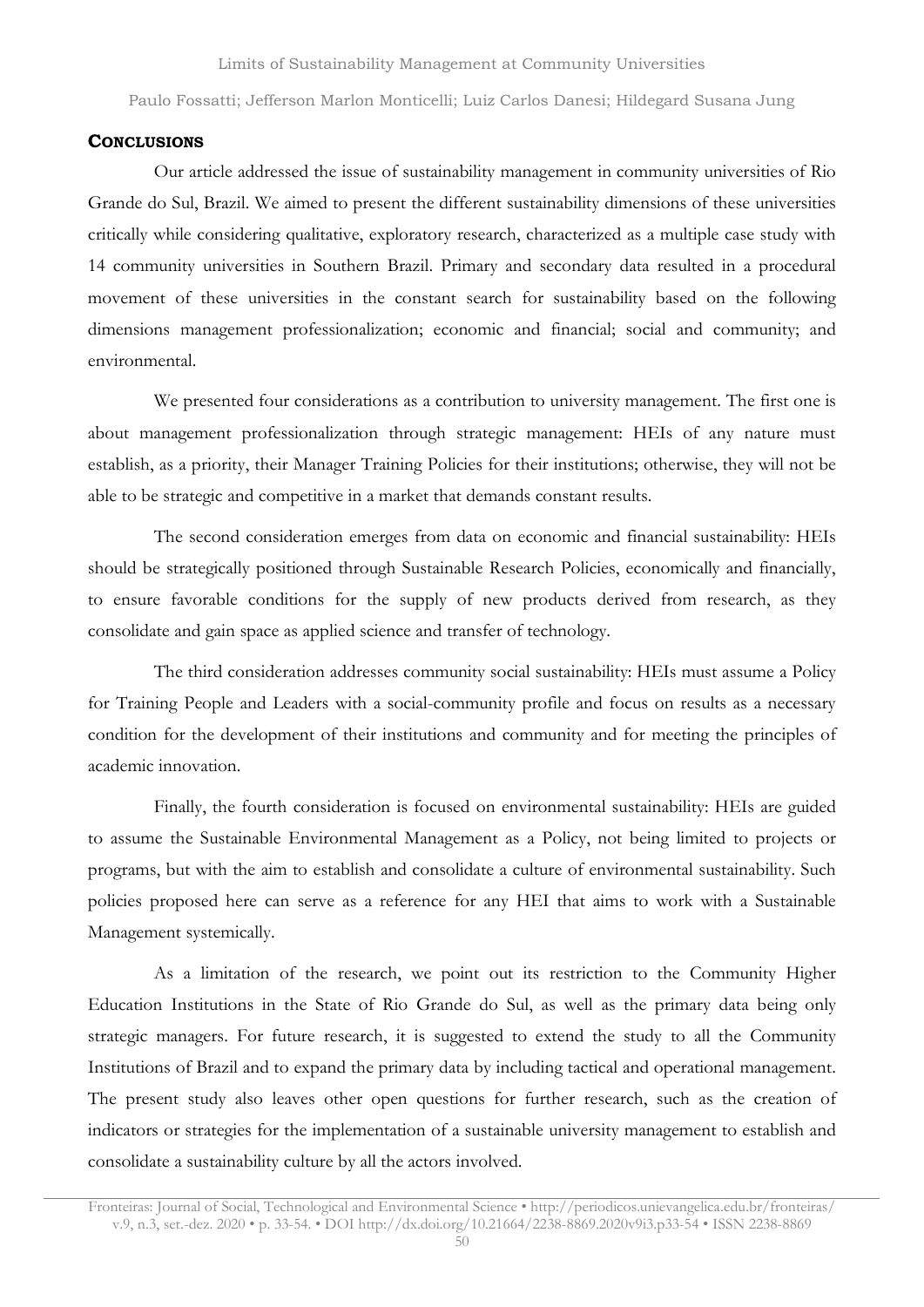Limits of Sustainability Management at Community Universities

Paulo Fossatti; Jefferson Marlon Monticelli; Luiz Carlos Danesi; Hildegard Susana Jung

## **REFERENCES**

- Andrade, Fádua Ionara Andrade de. 2016. "Uma Proposta de Responsabilidade Social Universitária: Aproximação Entre Sinaes, Literatura e Unilasalle." Centro Universitário La Salle - UniLasalle. http://repositorio.unilasalle.edu.br/handle/11690/726.
- Aparecida, Angelita, and Nogueira D E Mattos. 2015. "Gestão Ambiental e Universidade O Estudo de Caso Do Programa Metodista Sustentável." *Desenvolvimento Em Questão* 13 (32): 146–77. https://doi.org/10.21527/2237-6453.2015.32.146-177.
- Ashley, Patrícia Almeida, Roberto do Nascimento Ferreira, and Helvécio Luiz Reis. 2006. "Sistema Nacional de Avaliação Da Educação Superior: Oportunidades Para a Responsabilidade Social Na Gestão Estratégica de Instituições de Ensino Superior." *Revista Ibero-Americana de Estratégia* 5 (1): 23–35. http://www.redalyc.org/articulo.oa?id=331227107003.
- Ávila, Lucas, Lucia Madruga, and Thiago Beuron. 2016. "Planejamento e Sustentabilidade: O Caso Das Instituições Federais de Ensino Superior." *Revista de Gestão Ambiental e Sustentabilidade* 5 (1): 18–32. https://doi.org/10.5585/geas.v5i1.218.
- Barbosa, Milka Alves Correia, and José Ricardo Costa Mendonça. 2016. "O Professor-Gestor e as Políticas Institucionais Para Formação de Professores de Ensino Superior Para a Gestão Universitária." *Revista Economia & Gestão* 16 (42): 61. https://doi.org/10.5752/P.1984- 6606.2016v16n42p61.

Bardin, Laurence. 2016. *Análise de Conteúdo*. São Paulo: Edições 70.

Brasil. 2012. "Relatório de Gestão Do Exercício de 2012 – FIES." Brasília. http://portal.mec.gov.br/index.php?option=com\_docman&view=download&alias=14253 relatorio-gestao-da-fies-exercicio-2012-pdf&category\_slug=setembro-2013-pdf&Itemid=30192.

─── 2013. Lei Nº 12.881, de 12 de Novembro de 2013. Dispõe Sobre a Definição, Qualificação, Prerrogativas e *Finalidades Das Instituições Comunitárias de Educação Superior - ICES, Disciplina o Termo de Parceria e Dá Outras Providências*. Presidência da República - Casa Civil - Subchefia para Assuntos Jurídicos. http://www.planalto.gov.br/ccivil\_03/\_Ato2011-2014/2013/Lei/L12881.htm .

———. 2014. "Prestação de Contas Ordinárias Anual Relatório de Gestão Do Exercício de 2013." BRasília.

http://portal.mec.gov.br/index.php?option=com\_docman&view=download&alias=15998 relatorio-gestao-exercicio-2013-fies-pdf&category\_slug=julho-2014-pdf&Itemid=30192.

———. 2015. "Prestação de Contas Ordinárias Anual Relatório de Gestão Do Exercício de 2014." Brasília.

http://portal.mec.gov.br/index.php?option=com\_docman&view=download&alias=17528-fiesrelatorio-gestao-pcoa-exercicio-2014-tcu&category\_slug=maio-2015-pdf&Itemid=30192.

———. 2016. "Prestação de Contas Ordinárias Anual Relatório de Gestão Do Exercício de 2015." Brasília.

http://portal.mec.gov.br/index.php?option=com\_docman&view=download&alias=49921-rgfies-2015-pdf&category\_slug=outubro-2016-pdf&Itemid=30192.

———. 2017. "Prestação de Contas Ordinárias Anual Relatório de Gestão Do Exercício de 2016."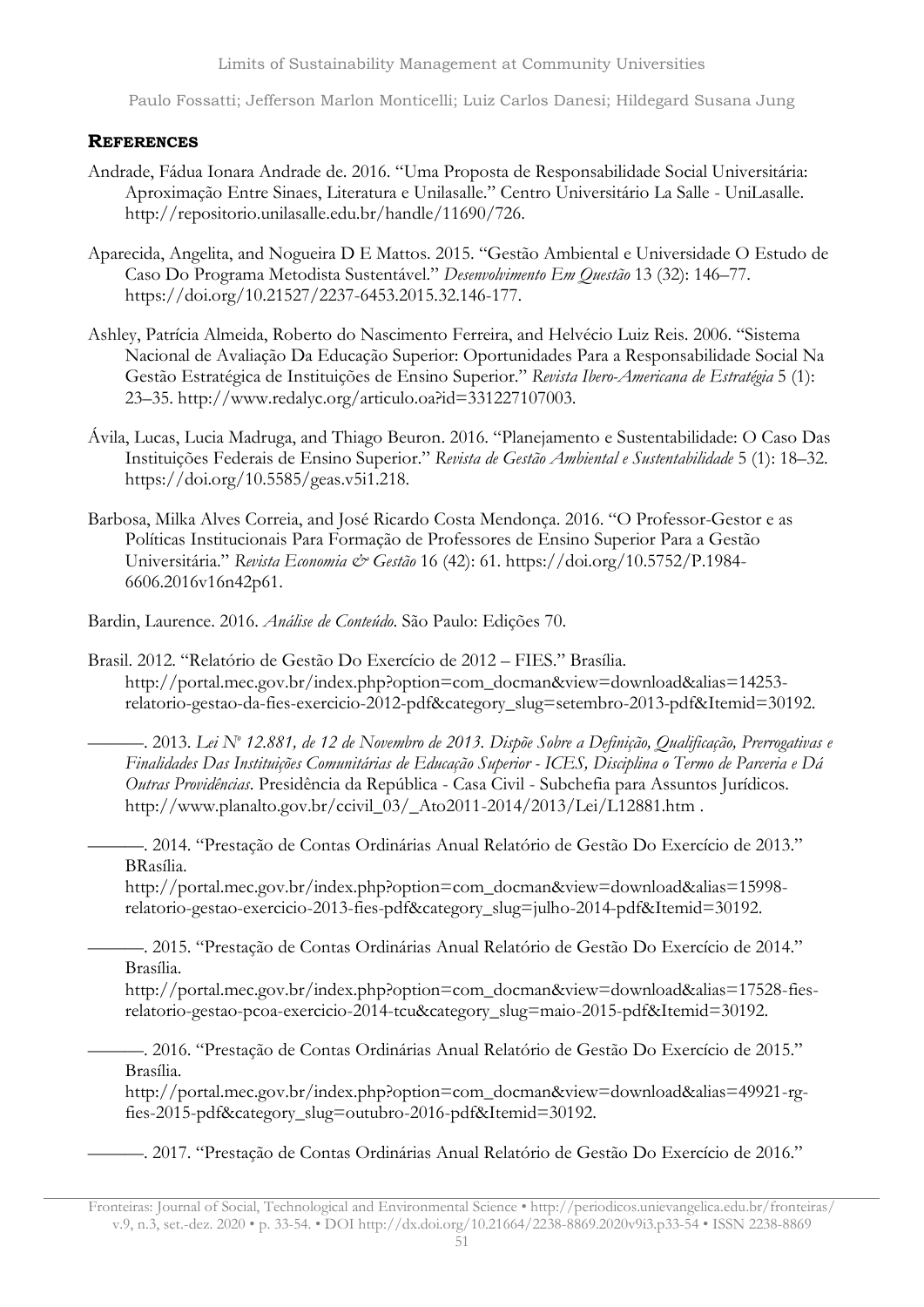Limits of Sustainability Management at Community Universities

Paulo Fossatti; Jefferson Marlon Monticelli; Luiz Carlos Danesi; Hildegard Susana Jung

Brasília.

http://portal.mec.gov.br/index.php?option=com\_docman&view=download&alias=66631 relatorio-gestao-fies-exercicio-2016-pdf&category\_slug=junho-2017-pdf&Itemid=30192.

———. 2018a. "Prestação de Contas Ordinárias Anual Relatório de Gestão Do Exercício de 2017." Brasília.

http://portal.mec.gov.br/index.php?option=com\_docman&view=download&alias=98081-rgfies-2017&category\_slug=outubro-2018-pdf-1&Itemid=30192.

———. 2018b. "PRONAF - Programa de Agricultura Familiar." Camara.Leg.Br. 2018. https://www2.camara.leg.br/atividade-legislativa/comissoes/comissoesmistas/cpcms/siglas/siglario2/p/PRONAF.html.

- Brum Palmeiras, Jênifer De, and Denize Grzybovski. 2017. "Perfil Do Gestor e Desempenho Econômico-Financeiro Das Instituições de Ensino Superior: O Caso Das Comunitárias Brasileiras Participantes Do COMUNG." *Revista Gestão Universitária Na América Latina - GUAL* 10 (4): 01–21. https://doi.org/10.5007/1983-4535.2017v10n4p1.
- Calderón, Adolfo Ignacio, Cleber Fernando Gomes, and Regilson Maciel Borges. 2016. "Responsabilidade Social Da Educação Superior: Mapeamento e Tendências Temáticas Da Produção Científica Brasileira (1990-2011)." *Revista Brasileira de Educação* 21 (66): 653–79. https://doi.org/10.1590/S1413-24782016216634.
- Ceacero, Diego Castro, and Marina Tomás Folch. 2010. "El Gobierno y La Gestión de La Universidad: Estudio de Los Órganos Unipersonales." *Estudios Sobre Educacion* 19: 165–84. https://dadun.unav.edu/handle/10171/18330.
- Comung. 2018. "Consórcio Das Universidades Comunitárias Gaúchas." Comung.Org.Br. 2018. https://comung.org.br/.
- Crasto, Cristina, Freddy Marín González, and Alexa Senior. 2016. "Responsabilidad Social En La Gestión Universitaria: Una Construcción Colectiva." *Espacio Abierto: Cuaderno Venezolano de Sociología* 25 (2): 183–208.
- Ferrer-Balas, Didac, Rodrigo Lozano, Donald Huisingh, Heloise Buckland, Pere Ysern, and Gyula Zilahy. 2010. "Going beyond the Rhetoric: System-Wide Changes in Universities for Sustainable Societies." *Journal of Cleaner Production* 18 (7): 607–10. https://doi.org/10.1016/j.jclepro.2009.12.009.

Fortuna, Eduardo. 2011. *Mercado Financeiro: Sistema Financeiro Nacional*. Rio de Janeiro: Qualitymark.

Fossatti, Paulo, Luiz Carlos Danesi, and Fádua Ionara Andrade de Andrade. 2018. "Reflexões Sobre a Parceria Entre Universidades Estatais e Comunitárias No Brasil." *Imagens Da Educação* 8 (3): e42336. https://doi.org/10.4025/imagenseduc.v8i3.42336.

Han, Byung-Chul. 2017. *Sociedade Do Cansaço*. 2nd ed. Petrópolis: Vozes.

Kruger, Silvana Dalmutt, Cleunice Zanella, Rodrigo Barichello, and Sérgio Murilo Petri. 2018. "Sustentabilidade: Uma Abordagem Acerca Das Percepções Dos Acadêmicos de Uma Instituição de Ensino Superior de Santa Catarina." *Revista Gestão Universitária Na América Latina - GUAL* 11 (3): 86–104. https://doi.org/10.5007/1983-4535.2018v11n3p86.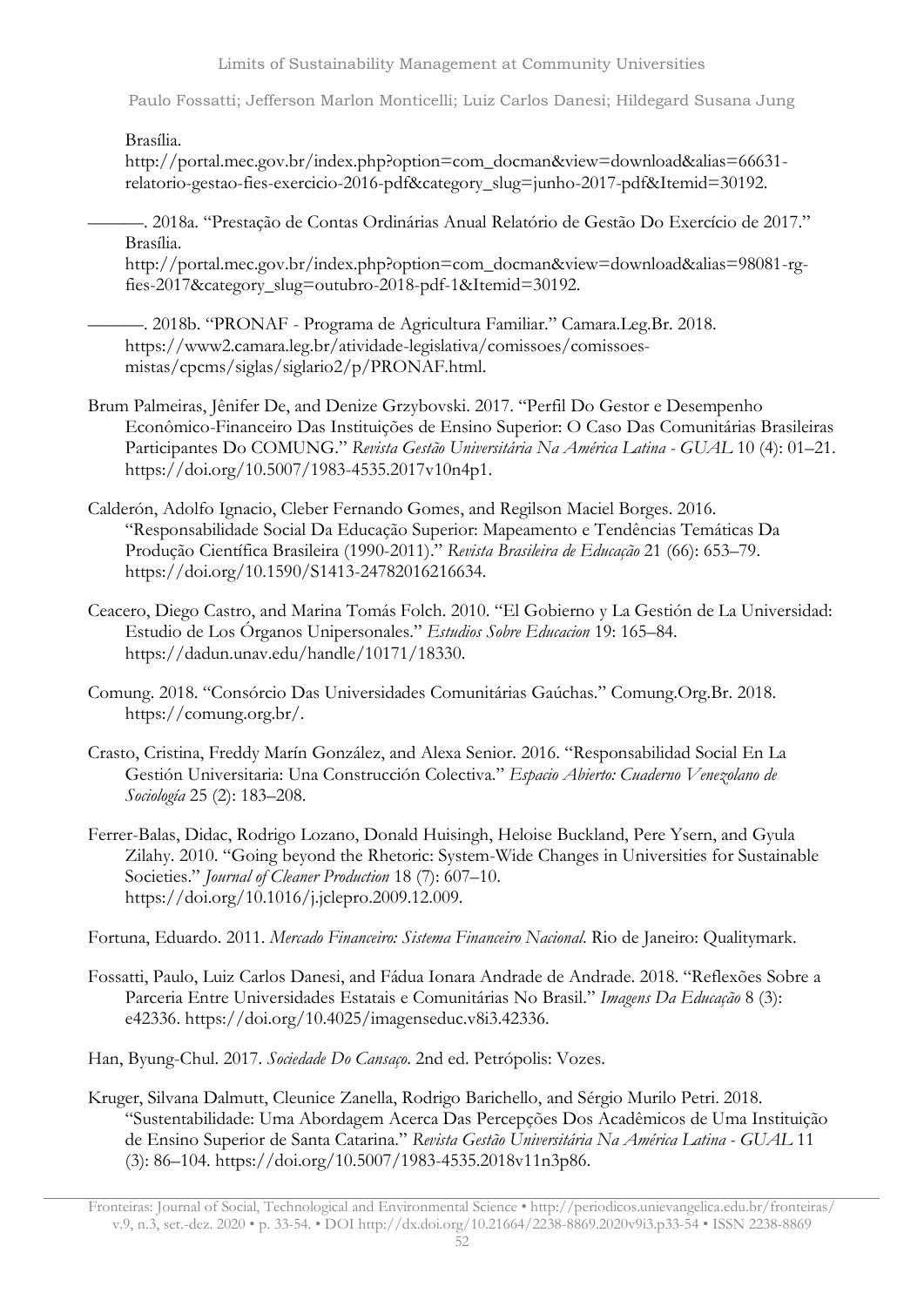- Martins, Angela Maria, Sandra Zákia Sousa, Cristiane Machado, Giselle Cristina Martins Real, and Maria Helena Aguiar Bravo. 2018. "Cenários de Gestão de Escolas Municipais No Brasil: Questionário Contextual Da Prova Brasil." *Cadernos de Pesquisa* 48 (170): 1038–61. https://doi.org/10.1590/198053145511.
- Mtawa, Ntimi N., Samuel N. Fongwa, and Gerald Wangenge-Ouma. 2016. "The Scholarship of University-Community Engagement: Interrogating Boyer's Model." *International Journal of Educational Development* 49 (July): 126–33. https://doi.org/10.1016/j.ijedudev.2016.01.007.
- Navas Rios, Maria Eugenia, and Zilath Romero González. 2016. "Responsabilidad Social Universitaria." *Saber, Ciencia y Libertad* 11 (1): 187–96. https://doi.org/10.18041/2382- 3240/saber.2016v11n1.503.
- Palmeiras, Jenifer de Brum, Rosani Sgari, and Carlos Leonardo Sgari Szilagyi. 2015. "Desafios Da Gestão Universitária: Competência e Desempenho: Uma Reflexão Crítica Na Gestão." In *XV Colóquio Internacional de Gestão Universitária*. Mar del Plata, Argentina. https://repositorio.ufsc.br/xmlui/handle/123456789/136106.
- Paula, D. P. De, M. A. C. Da Silva, and F. A. F Moreira. 2014. "Summary for Policymakers." In *Climate Change 2013 - The Physical Science Basis*, edited by Intergovernmental Panel on Climate Change, 53:1–30. Cambridge: Cambridge University Press. https://doi.org/10.1017/CBO9781107415324.004.
- Peixoto, Maria de Fátima Costa Cabral, Joedla Rodrigues de Lima, Angeline Maria da Silva Santos, and Leandro Calegari. 2013. "Percepção No Ambiente Acadêmico Sobre Sustentabilidade Ambiental e o Uso Do Papel." *Caminhos de Geografia* 14 (47): 74–84. http://www.seer.ufu.br/index.php/caminhosdegeografia/article/view/17265.
- Pinto, Maira Meira. 2012. "Responsabilidade Social & Educação Universitária." *Barbarói* 37: 105–37. https://doi.org/http://dx.doi.org/10.17058/barbaroi.v0i37.2343.
- Pires, Lenin Santos, and Roberto Kant De Lima. 2013. "Cidadania e Produção Universitária: O Perfil Dos Dirigentes e a Institucionalização de Práticas Democráticas." *Revista Gestão Universitária Na América Latina - GUAL* 6 (1): 253–72. https://doi.org/10.5007/1983-4535.2013v6n1p253.
- Poland, Blake D. 1995. "Transcription Quality as an Aspect of Rigor in Qualitative Research." *Qualitative Inquiry* 1 (3): 290–310. https://doi.org/10.1177/107780049500100302.
- Rocha, Stephanie, Elisete Pfitscher, and Fernando Carvalho. 2015. "Sustentabilidade Ambiental: Estudo Em Uma Instituição De Ensino Superior Pública Catarinense." *Revista de Gestão Ambiental e Sustentabilidade* 4 (1): 46–58. https://doi.org/10.5585/geas.v4i1.162.
- Rodríguez, Nelly Ayala, and Bernardo Hernández. 2016. "La Responsabilidad Social Universitaria En Estudiantes de América Latina." *Eureka* 13 (1): 7–23.
- Stake, Robert E. 1998. *Investigación Con Estudio de Casos*. Madrid: Ediciones Morata.
- Vallaeys, François, Cristina De la Cruz, and Pedro M. Sasia. 2009. *Responsabilidad Social Universitaria: Manual de Primeros Pasos*. Mexico: Inter-American Development Bank. McGraw Hill.

Veliz-Briones, Vicente Felix, Alicia Alonso-Becerra, María Sonia Fleitas-Triana, and Daniel Alfonso-

Fronteiras: Journal of Social, Technological and Environmental Science • <http://periodicos.unievangelica.edu.br/fronteiras/> v.9, n.3, set.-dez. 2020 • p. 33-54. • DOI http://dx.doi.org/10.21664/2238-8869.2020v9i3.p33-54 • ISSN 2238-8869